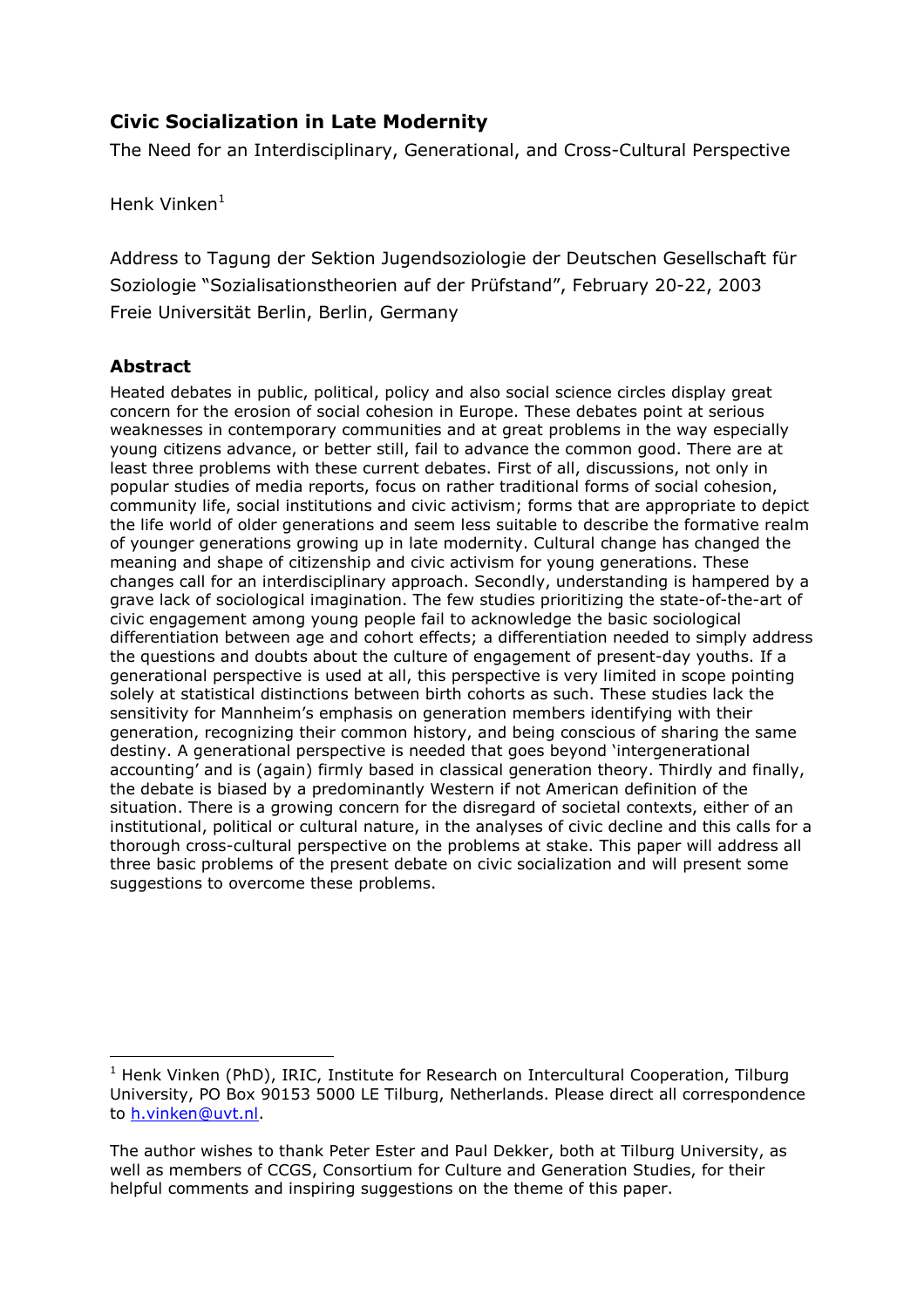### **Civic Socialization in Late Modernity**

The Need for an Interdisciplinary, Generational, and Cross-Cultural Perspective

### **Erosion**

At the beginning of the third millennium the concern with the 'collapse' of community is, once again, at the very heart of the social science research agenda. The number of publications by social scientists, particularly from sociology and political science, dealing with the crumbling of community identity and engagement, often framed as the loss or erosion of social capital, is booming (Dekker, 2002; Foley & Edwards, 1997; Norris, 1999; Skocpol & Fiorina, 1999). Contributions vary from highly normative approaches, embodied in the writings by (new) communitarians (e.g. Etzioni, 1993, 1996, 2001), to more sober quantitative approaches that study empirical trends in citizen involvement (e.g. Norris, 1999; Nye et al., 1997). We witness a significant growth of studies on trends in citizens' civic virtues, political participation, volunteering, and involvement in informal social networks, which a few years ago accumulated in Robert Putnam's both much applauded and criticized book Bowling alone (2000). This address aims to show that it is important for socialization studies to take note of the cumulating tradition of civil society analyses. In this address I would like to focus on some necessary perspectives of civic socialization or the socialization aimed at people's, in this address young people's citizenship. Of course, today's debate in social science highlights different aspects of citizenship, ranging from the attainment of social right, the development of critical awareness and civic competences, to access to participate in political communities.<sup>1</sup> Following a more broad and dynamic approach this address focuses on citizenship defined as the process in which (young) people develop trust in others and in society's institutions and produce competences to participate in social networks, institutions and associations that to some degree serve a public cause.<sup>2</sup> It is important to stress that civic socialization does include (young) people's capacity to react, respond and adapt to social participation proposals formulated in society (cf. Feixa et al., 2001). Young people's production of civic competences, in my view, is an important facet of civic socialization.

The debate on civic engagement is not only accelerating in social science circles. The same goes for the realm of policy-makers. Policy documents on

 $\mathbf{1}$ See e.g. Turner & Hamilton (1994).

 $\overline{2}$ See Dekker et al. (2003) for similar and more definitions (e.g. regarding civil society).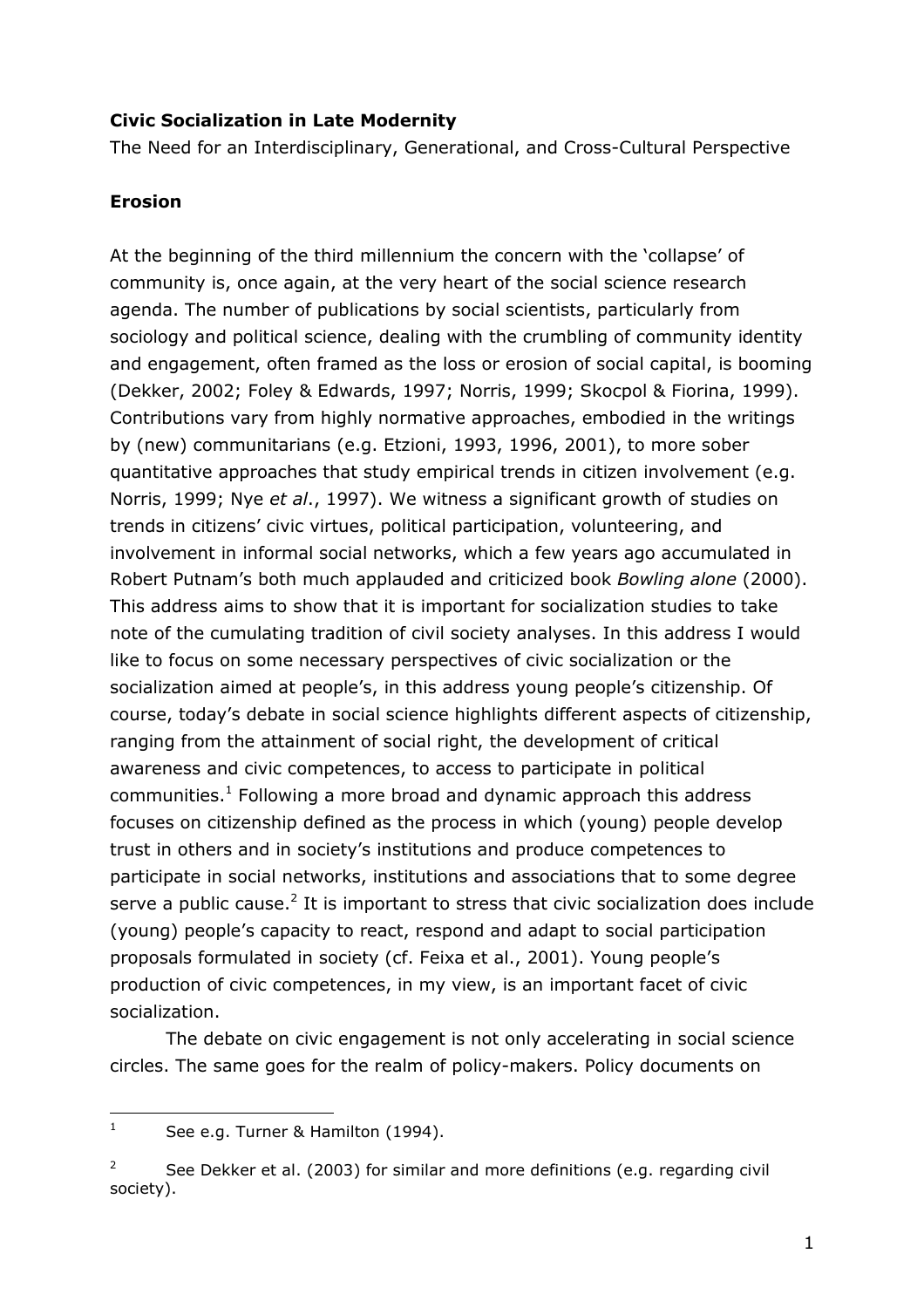future forms of governance, reports on civic education, and 'white papers' that focus on young people, for instance, all share similar hopes and fears on civic engagement, community life, and citizenship (e.g. IARD, 2001; IEA, 2001; EC, 2002). These documents note a marked disinclination toward participation either through conventional activities in the political system, social movement groups in the community, or other groups that aim to solve problems in society in general, in schools, etc. They also report a lacking interest in, if not a negative view on political parties and other hierarchically organized institutions. Particularly young people are believed to show low levels of trust in basic social institutions. The European Commission even warns for 'alienation' of young people when considering figures on participation in social movements and (youth) organizations (EC, 2002: 14).

We believe that the emerging tradition of civil society studies does point at major weaknesses of contemporary communities and the way (young) citizens advance the common good. At the same time many of these studies have serious weaknesses themselves. These weaknesses should be taken into account before valid conclusions on the decline in civic virtues and civic engagement and its correlates can be drawn at all. These weaknesses especially relate to the need for a better understanding of the emergence of new forms of citizenship that go beyond the classic 'modern' twentieth century ways of civic engagement, political involvement, and social connectedness. Assessing the strengths and weaknesses of the debate is one of the drivers of this lecture. It is aimed to show that the debate on this issue, predominantly framed from the perspective of political science, is in serious need of at least a fair share of sociological reasoning. Furthermore, the debate lacks a serious approach of the position of young people from the context of generation formation. This is a very important issue as the civic decline debate is not an innocent one. Without an educated assessment on what it is that sets contemporary young generations apart from other generations in contemporary society, the diagnosis that today the young are the finest examples of political apathy, of lack of interest in others and of withdrawal from the 'good' civil society is extremely gratuitous if not simply misleading. In this address I stress the importance of including not merely genealogical, but thorough sociological generation perspectives. Finally, a point that looks almost too obvious to make, but still is massively ignored by many empirical contributors to the debate: the analyses of social erosion, civic decline and political disillusion has a profound North American origin and cannot be transplanted to other countries with impunity. It is high time to take account of historically grown, if not growing variations in the basic cultural, institutional and political features of societies.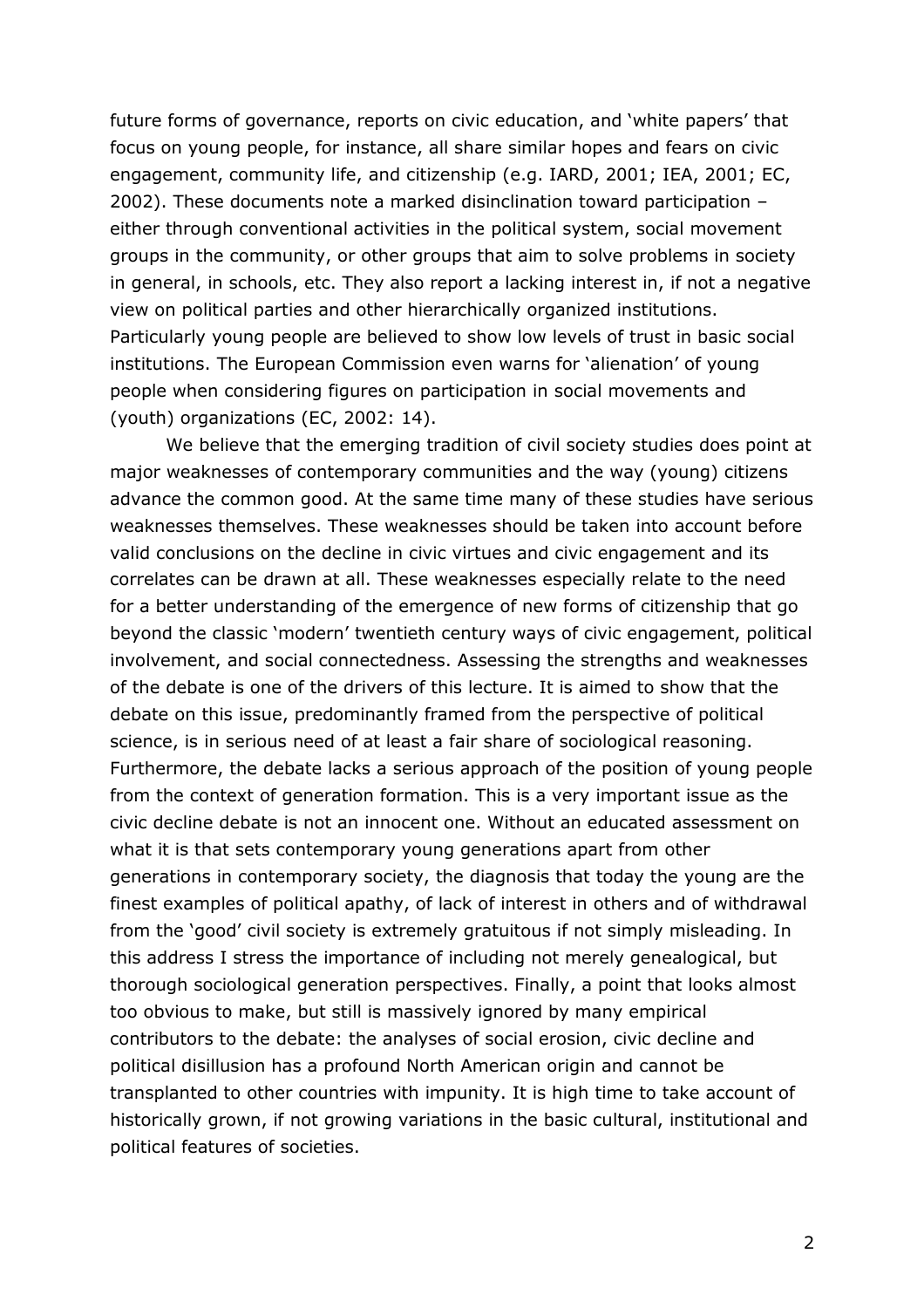The aforementioned issues point to an important assignment for socialization theory in order to keep a head position in explaining how people today become social beings and affect the development of society and culture. One of the keywords in this assignment is comparativeness. It is necessary to compare and learn from the diverse disciplinary perspectives on young people's social engagement, to have an open eye for the particular generational idiosyncrasies of contemporary young people as compared to generations of yesterday, and to take on the task of assessing the specific conditions under which young people grow adult in a particular society as compared to other societies.

### Antenna

A flourishing civil society as well as a vital democracy presupposes, as Putnam (2000, 2002) and many other observers show (e.g. Berger & Neuhaus, 1996; Dekker & Uslaner, 2001; Edwards et al., 2001; Sandel, 1996; Wolfe, 1989), high levels of social trust, cohesion, and participation. Mutual social trust among citizens is assumed to create community bonds, to positively affect the functioning of social institutions, and to generate a cultural climate in which prosocial behavior, cooperation, and democratic involvement are secured. Trust strengthens feelings of support for democratic rule and institutions as well as a willingness to engage in political participation and voluntary associations. The decline in mutual trust among Americans, the widespread feeling that honesty and morality are weakening, and the increasing mistrust of institutions and political authorities that Putnam and many others depict, is directly linked to the loss of civil society, or the weakening of the private commitment with the public cause through collective participation in the wide range of voluntary associations, and to one of the key merits of civil society: the rise of a competent citizenry actively engaged in reproducing a strong democratic culture. In line, of course, with the classic Almond and Verba study on civic culture (1963) Putnam points at 'virtuous circles' of trust and involvement that are directly related to the quality of democracy.

It is bon ton among the vast majority of civil society theorists to sketch the contemporary moral climate in pessimistic terms. "We do not have to read deeply in the philosophy and literature of today to sense the degree to which our age has come to seem a period of moral spiritual chaos, of certainties abandoned, of creeds outworn, and of values devalued" (Nisbet, 2000: 33). The general idea in the contemporary concern about what constitutes the good life, the good citizen, and the good society is that prime social institutions such as the family, the school, the neighborhood, the church, civic organizations - the "little schools of citizenship" according to de Tocqueville - no longer fulfill essential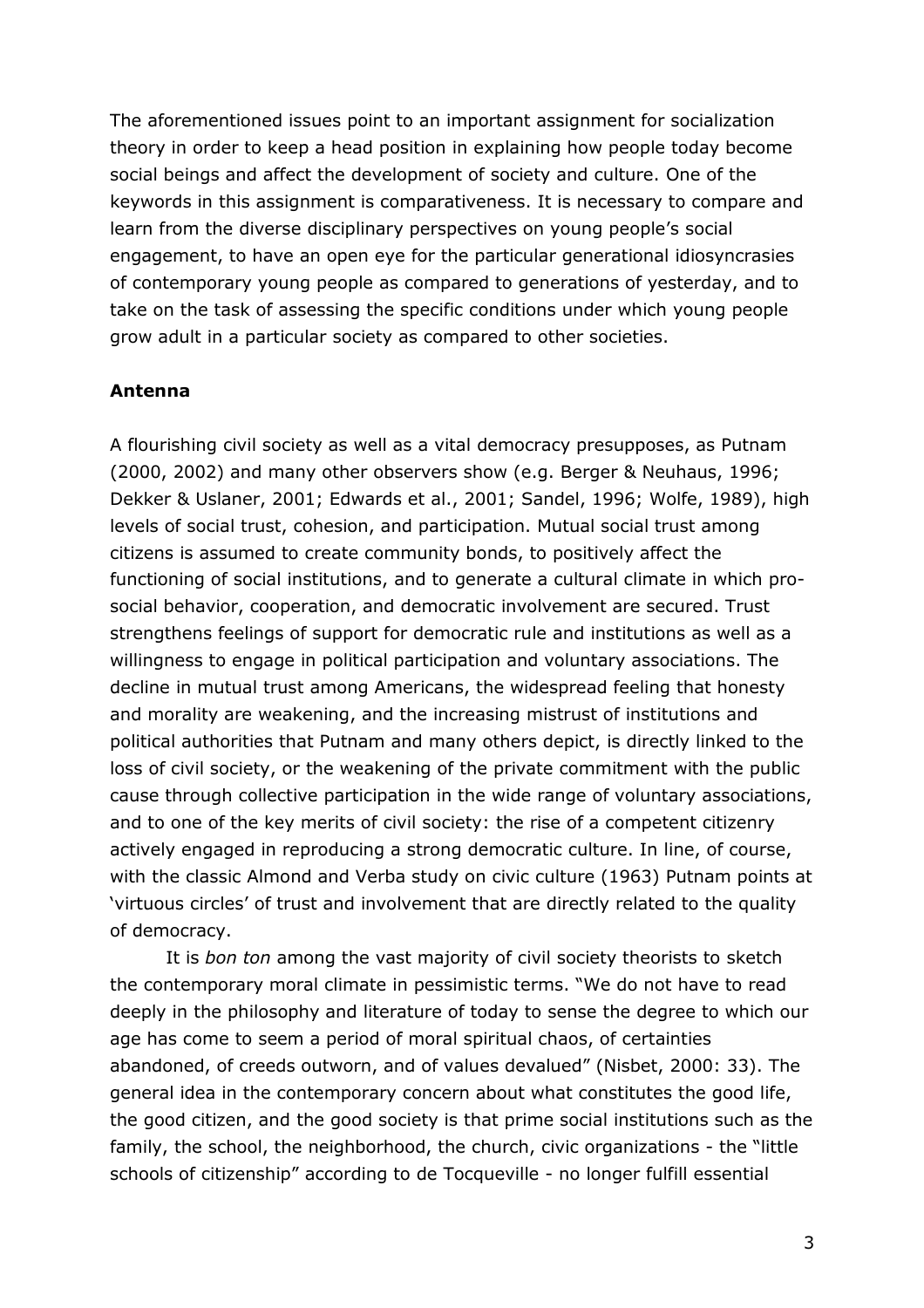psychological and symbolic functions in providing people with basic values and meaning structures. These traditionally mediating institutions between the individual and society have lost their significance, led to a fraying of the social fabric, de-unification of moral standards, and fragmentation of individual pursuits. The enlargement of scale, the professionalization and bureaucratization of the welfare state, the 'thickening' of the state, have disintegrated the societal midfield, so many civil society analysts hold. The social capital as embedded in primary social institutions has inflated and the postmodern citizen becomes detached, non-affiliated, and feels no personal loyalty to the wider community. Malcontent is said to boom. "[N]umerous signs - unstable voting patterns, a return to religious orthodoxy, increases in antisocial behavior, opposition to scientific and technological advance, a withdrawal from public issues into private worlds, and the rise of irrationality - indicate, for reasons both sound and unsound, a feeling of discontent with progress" (Wolfe, 2000: 51).

The present debate on community decline, civic decay, political disengagement, spiritual chaos, and the like, is at its crescendo and today includes all social problems known to contemporary society: divorce, juvenile delinguency, alcohol and drugs abuse, school drop out, intolerance, excessive TV watching, inner-city degradation, widespread cynicism, etc. It is crucial to address a set of basic issues central to this debate. For civil society theory and research not to stagnate these issues need reflection. Only this way its may maintain its relevance for answering the questions what it means today to be civically engaged, to be a good citizen, to foster the good society, to counter the erosion of community in a postmodern, highly individualized, fragmented, and technologically highly developed society which just entered the twenty-first century. These issues especially relate to the need for a better understanding of the emergence of new forms of civic, political and social participation that go beyond the classic 'modern' twentieth century ways of civic engagement, political involvement and social connectedness. Specific forms of social action afforded or facilitated by cyberspace connections may provide examples of more contemporary ways of this engagement, involvement and connectedness. In the following section these points will be- further elaborated.

Mainstream political science survey research on quantitative trends in political participation is conservative as it typically lacks a sharp eye for new and innovative forms of political action particularly among younger generations. The 'signs of time', it seems, are not well read or covered in customary empirical studies of developments in civic political engagement. This lacking sensitivity for new forms of political action is not so much intentional, neither does it reflect an absence of professional sophistication, rather it has to do with the very nature of political trend studies itself. In order to be able to detect trends and trend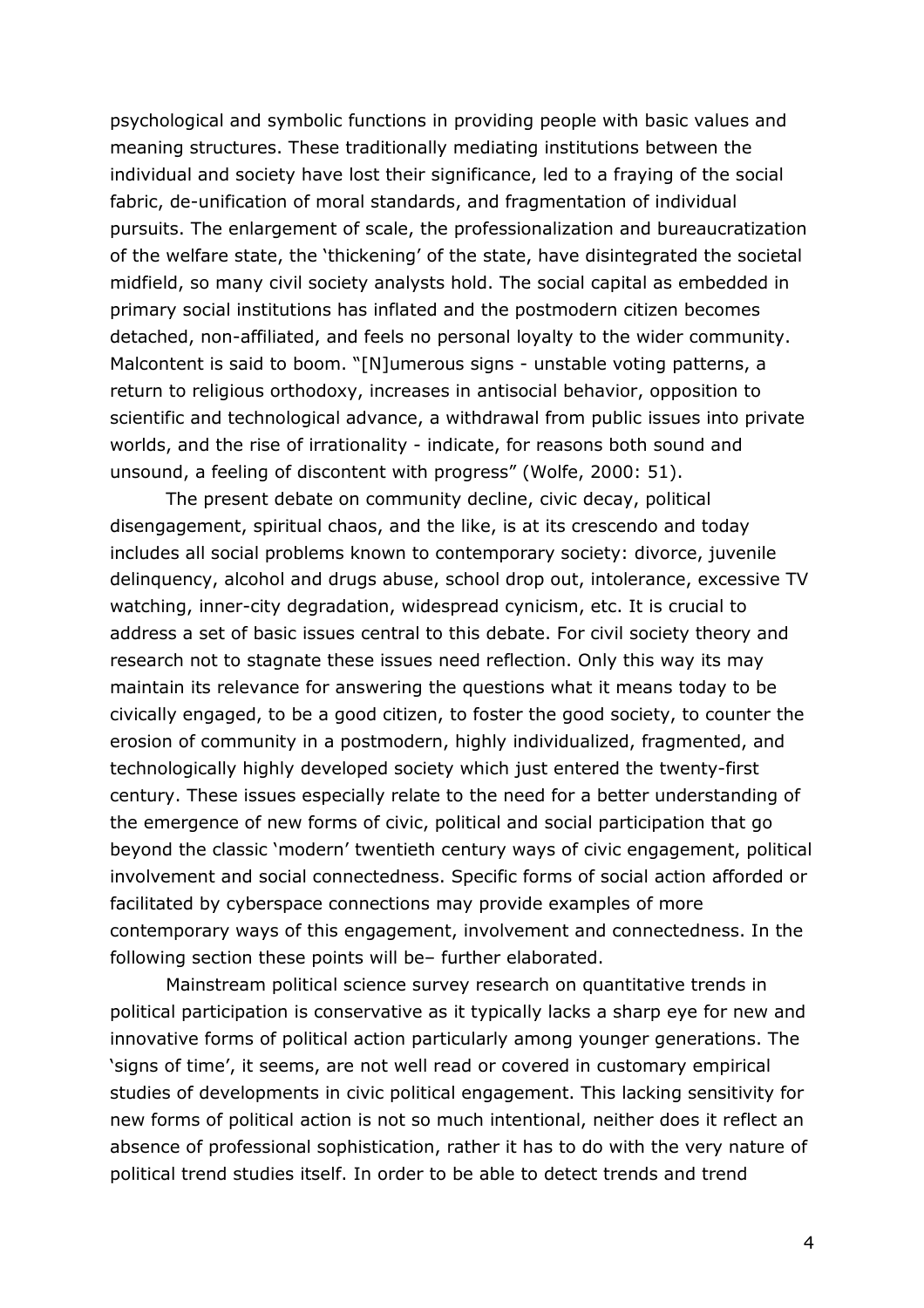$changes$ , political scientists  $-$  as well as many other social science researchers prefer to measure the same longitudinal quantitative indicators of political participation. This enables them to come up with robust trends. By continuously adapting measurement instruments to new upcoming and alternative forms of political action, neat trends would be obscured as comparisons with the past are no longer possible. Basic anchor points would be missing and this would seriously hamper time comparisons. Mainstream political science survey research thus favors to focus on the longitudinal study of rather traditional and stable 'easy' indicators of political participation such as voting behavior, writing letters to congress, attending political meetings, signing petitions, etc. (cf. Almond & Verba, 1963; Barnes et al., 1979; Halman, 1991; Inglehart, 1977, 1997; Jennings et al., 1990; Klingemann & Fuchs, 1995; Van den Broek, 1996; Verba & Nie, 1972; Verba et al., 1978). These behaviors have been studied for decades now in several well-known longitudinal survey studies among random samples of the American public such as the General Social Survey (GSS) by the University of Chicago based National Opinion Research Center (NORC), the National Election Studies (NES) by the Institute for Social Research (ISR) of the University of Michigan, the Roper Social and Political Trends, or the DDB Needham Life Style Surveys.<sup>3</sup> By analyzing these data over time, political scientists did and do a valuable job in detecting political action trends but are likely to simply miss novel forms of political participation.<sup>4</sup> If one finds, for example, that younger generations are less inclined to vote, to write letters to its political leaders, to attend political party meetings, and to sign petitions does this consequently imply that its political participation is below that of older generations? Framed in these terms, it is. But it may very well be that younger people use alternative forms of political action, particularly through the Internet, which they think are better suited to boost political discussions and to influence the political arena, such as by being involved in forms of political 'hacktivism', by massively sending emails to political leaders, by using information technology for community building, by designing and maintaining political websites, by participating in political chat groups, by raising political awareness and support through websites and zines (the web's version of magazines) or by launching mass political demonstrations through the web (see e.g. Hill and Hughes, 1998). New forms of political engagement are not covered with standard political participation scales used in mainstream political science survey research. Says Bennett (1998: 744)  $"$ [...] what is changing in politics is not a decline in citizen engagement, but a

 $3$  See Putnam (2000), Appendix I for a description of these surveys.

 $4$  Measures such as these have been used for almost three decades now in political science research (see literature cited in main text).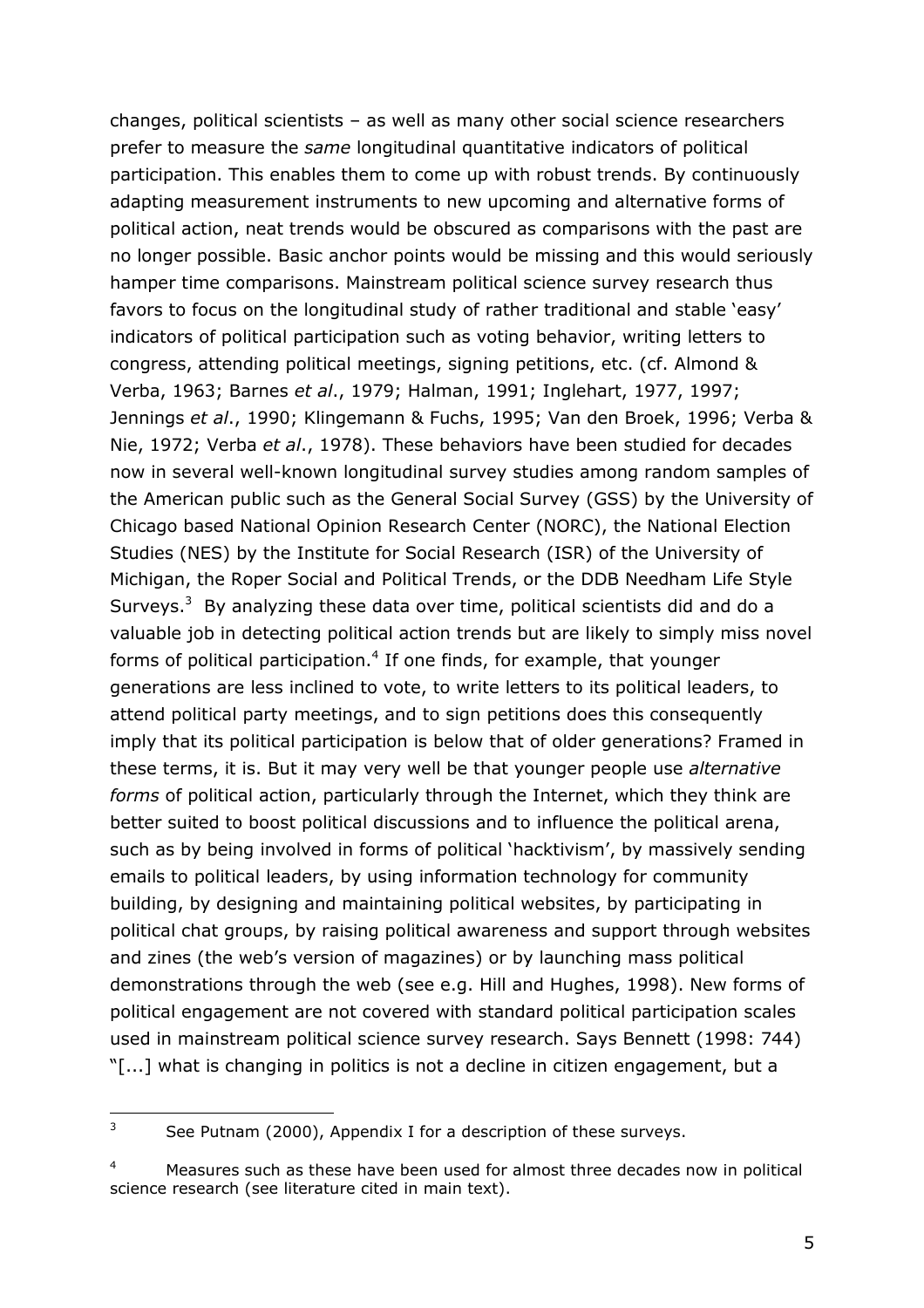shift away from old forms that is complemented by the emergence of new forms of political interest and engagement". The cultural dynamics of political engagement are simply underrepresented in the toolbox of the average political scientist who is interested in longitudinal data on political action using repeated measures. True, these data pertain to long time periods, some over more than two decades. But: "compared with earlier decades, by the end of the century [American] citizens may not be joining the Elks or striking in trade unions or demonstrating about civil rights, any more than they are hula-hooping or watching sputnik or going to discos. But they may be engaged in civic life by recycling garbage, mobilizing on the internet, and volunteering at women's shelters or AIDS hospices" (Norris, 1999b: 258).

A careful look at Putnam's indicators of civic engagement leaves the (post) modern reader with feelings of fundamental ambiguity and even a little sociological fatigue. From a democratic point of view it is surely important to vote during election time. But what can be said about the political system itself? Much of the assumed former appeal of the political process may well have lost its significance in the eyes of younger generations. The grand old ideological conflicts have vanished, classic left-right differences have lost much of their political substance, transparent antagonistic political party lines have disappeared, politics turned into a sometimes grotesque media circus (particularly at election times), there still is a marked gap between politicians and voters, and the political patronage system moved far beyond ordinary citizen representation. We may overstress these points but only to underline that the political system itself has changed considerably since the formative years of the long civic generation, yielding different intergenerational political responses. Classic indicators of civic involvement may very well have less significance to young generations that are likely to express alternative forms of engagement that are both more meaningful and more functional to them. One should not, thanks to the availability of longitudinal indicators of what used to be civic involvement, endlessly apply them to each new generation. New generations will invent new forms of political participation, which for the sake of the older forms do not necessarily mean less civic engagement. The social parameters of what constitutes a good citizen are not culturally invariant but do change over time. New eras witness new definitions of meaningful community involvement. Sticking to the old parameters leads to serious misperceptions of what is going on in the civic political realm. The world has changed and so have the ways in which citizens voice their political concerns.

Still, scientists, professional educators, and youth policy-makers focus mainly on citizenship that involves traditional, formally organized civic institutions (e.g.,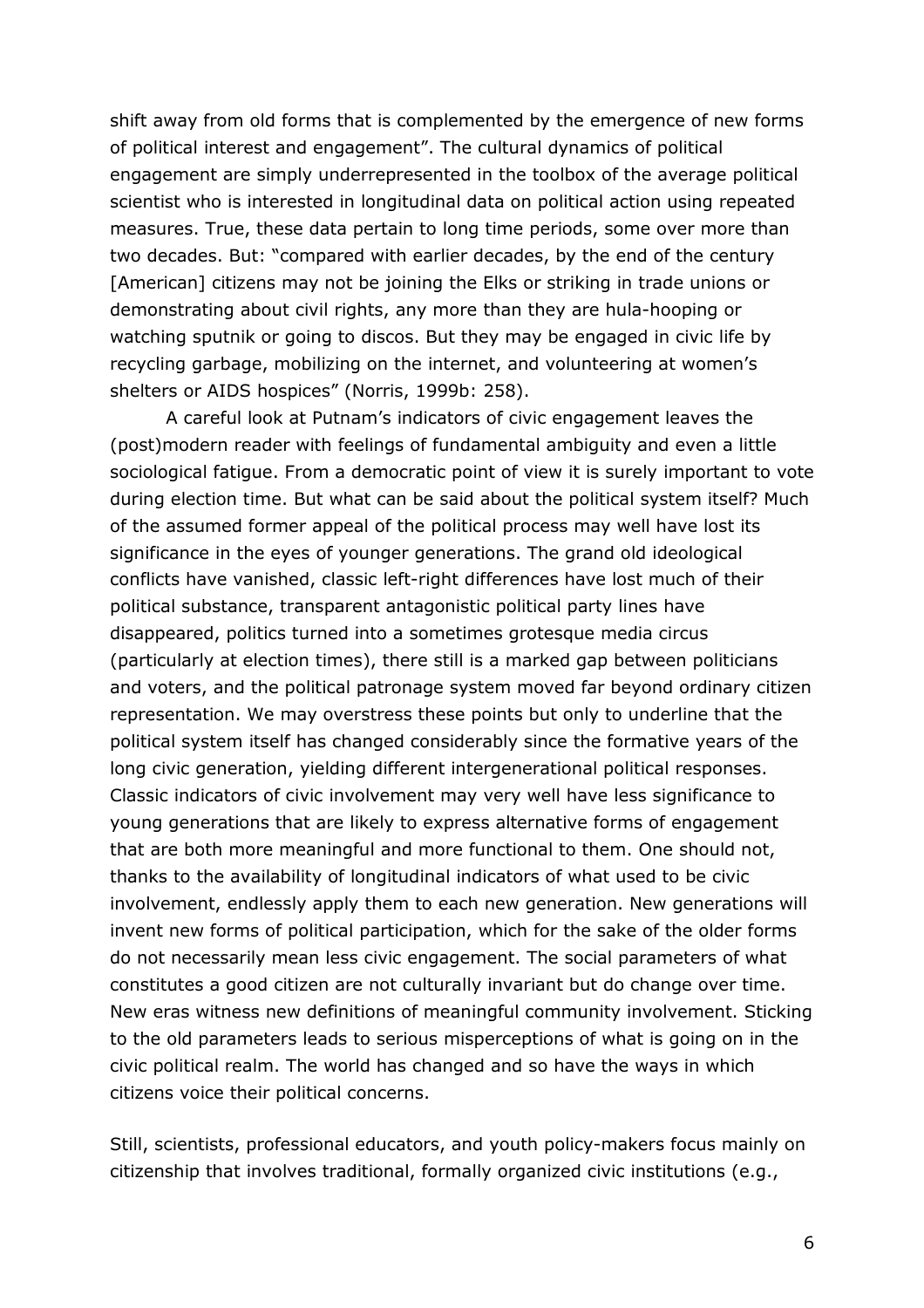political parties, unions) and classic civic activities (e.g., writing letters to congress, signing paper petitions, reading about politics) that are appropriate for older generations. Young generations today voice their public concern, show their political involvement and create social capital in new ways, especially in ways that allow more reflexivity, and through new channels, especially in the leisure and consumption domains.

Let me briefly illustrate this with focusing on the scholarly literature and social science research on the Internet (Vinken & Ester, 2002). These sources suggest that Internet has strong ties to the basic cultural, social, and political characteristics of contemporary society. The Internet emerges from the typical cultural, social, and political realities of today's society as well as strongly contributes to these cultural, social, political realities of this type of society. Culturally, today's society provides space for more autonomous construction of meaning and builds on individuals who functions within multiple cultures. The Internet is a constitutive force as it adds to the creation of multiple identities and symbolization of fluid selves in a setting where no culture is dominant. Socially, contemporary society and its permeable institutions allows and demands people to develop partial commitments, establish weak tie relationships and to combine diverse sets of social identities and roles based on shared interests more than on social categorizations. The Internet is the space that promotes and pressures people to connect and disconnect relationships at high speed, to experience heterogeneity and multiplicity in these relationships, and indulge in supportive environments and communities without social burdens or inhibiting social cues. Politically, present-day society confronts the citizen with a wide variety of agencies and organizations (political movements, parties, and interest groups) each with divergent repertoires of action and political expression, and each targeted to influence a diversified set of political actors. Internet offers the alternative avenues of engagement. It is a new public sphere, a tool for boosting real life politics, as well as a new reality in itself. The Internet is probably functioning more as an alternative reality, benefiting non-mainstream political actors, when the political system and political culture emphasize 'politics as usual' and are less open for alternative political views. The promise of the Internet for civil society is culturally located in its vigor to bring down central control over truths and values and to involve citizens in the criticism and creation of what civil society should consist of. Socially, this promise is found in its power to counterbalance the trend of declining classic community involvement and contacts in public space. Politically, the promise lies most probably in its potency to give a lucid voice to alternative political agencies, repertoires and targets.<sup>5</sup>

 $\overline{5}$ See Vinken & Ester (2002) for an overview, an overview primarily based however on theory and persuasion. Although fragmented evidence is growing, thorough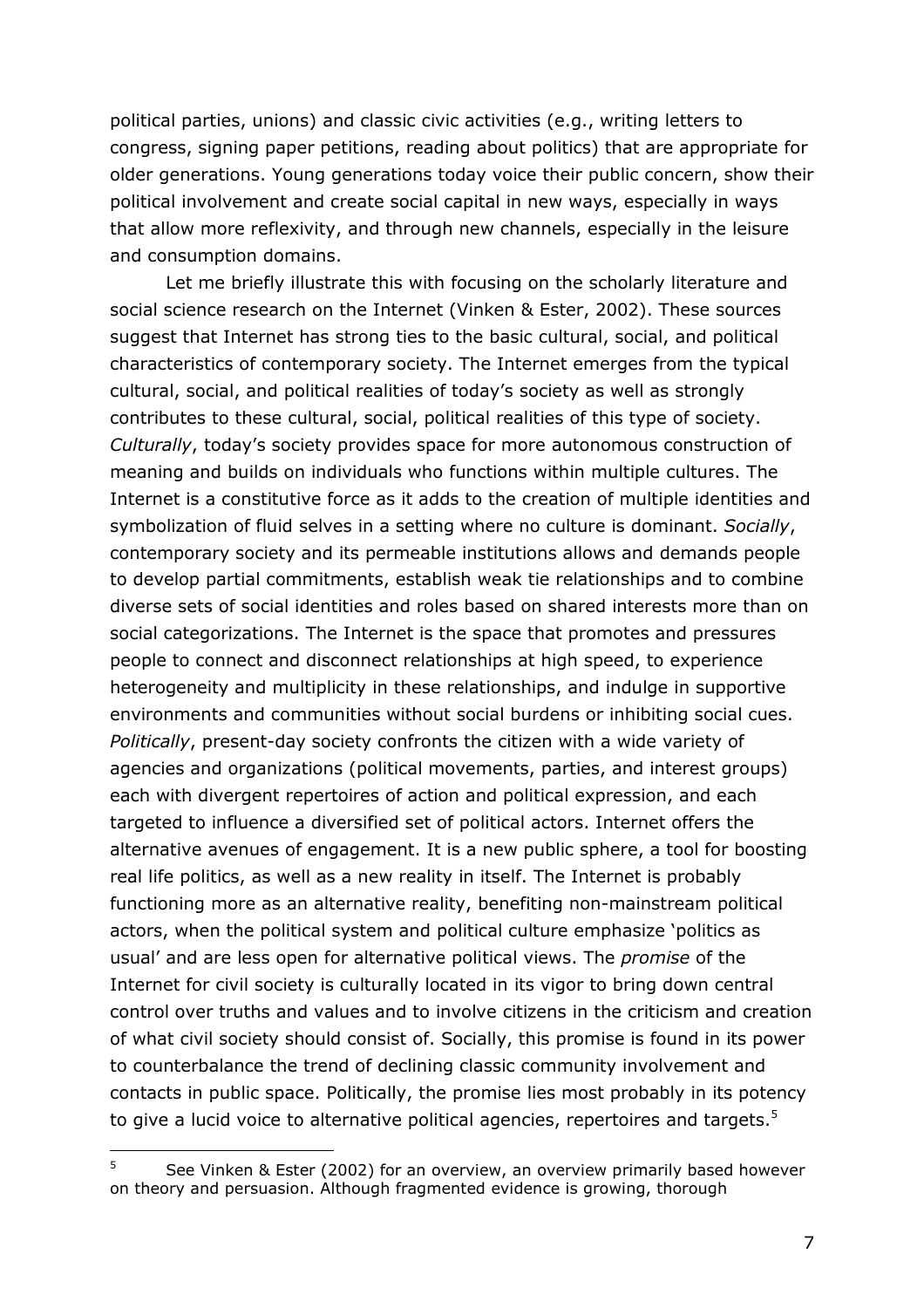It can be argued that the main focus of civic socialization could be put at the leisure and consumption domains. This not only goes for media use or the involvement in Internet, but might also relate to other types of activities. Smallscale qualitative studies suggest that shared consumer interests, shared fashions, shared musical tastes, etc., instead of for instance involvement in traditional political or ideological interest groups, create the strongest sense of collectivity and are the ultimate factor of sociality for younger generations (Willis, 1990; see also Laermans, 1993). In sociology we know relatively little about the civic dimensions of leisure and consumption activities. Consumer and shopping activities, activities that take up a large part of the time spent by younger generations, can have the same civic result as Internet use: yield new forms of solidarity, community life, and involvement in the common good. Most notable is politically inspired consumerism where buying ecologically, politically and socially sound and just produced goods and boycotting goods with the contrary traits are central. Through these consumer channels people build trust, share collective interests, and more directly hope to solve common (public) problems. Sports activities and cultural activities (e.g., music-, movie-, video-making, -buying and -listening) may have similar value. In these forms of participation strong civic links between people are created, in many cases aimed at deliberately counterbalancing, criticizing and contesting existing disengagement and political balances in society. Many of these activities aim to build a new community identity, a new 'among their own', as well as alternative routes to establish solidarity, community life and involvement in the common good. Leisure and consumption activities have a strong political and social potency. They may even have become the main playing field for expressions of political voices, for the driving forces of new senses of belonging to society, and promotion of social connectedness.

It seems as if mainstream political science research on civic engagement and social capital could do with a fresh shot of sociological imagination with a sensitive antenna for the political meaning of new cultural phenomena, particularly as expressed by younger generations. Again, the debate on declining civic engagement and social capital is not an innocent one. If it would be true that young people are indeed less committed to the old forms of shaping the good society but are much more involved in new and alternative forms, this would put the moral concern about young people's societal roles in a radically

comparative data on the subject is scarce. Recent studies that promise to provide empirical insight in how the new media changes participation of children and vouths in private and public life mostly do not keep that promise (e.g. Livingstone, 2002).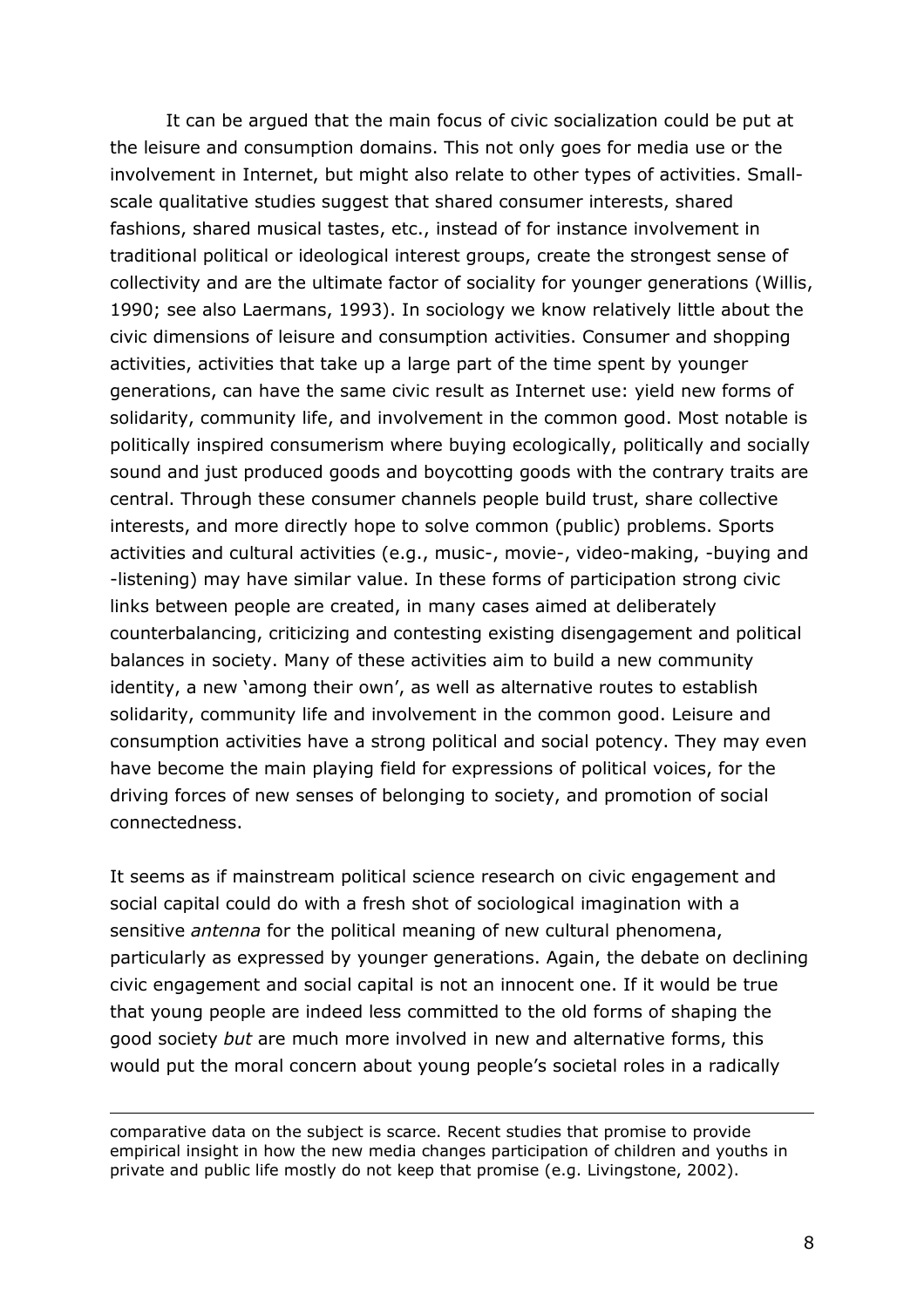different perspective. What the debate on civil society needs is a solid combination of quantitative political science trend research and an imaginative interdisciplinary social science approach focused at today's forms of civic engagement, political involvement and social connectedness.

As I aim to arque here a disciplinary mix of political science, of socialization studies, but foremost of a modern sociology of youth, of generation, and of culture, if not of cultural studies - interdisciplinary by definition - is pivotal in advancing the debate. In the context of this address I will focus at the added value of the sociology of youth - especially addressing the currently heated debate on other- or self-socialization (Fremd- or Selbstsozialisation) - and on the sociology of generation perspective.

## **Reflexivity**

Let us first take a closer look at what role youth or young generations play in the current civic engagement debate. The current debate on what is taking place among generations in terms of their civic engagement for one thing is strikingly conflicting. The generational perspective dominates the discussion on what the past, present, and future state of civic engagement is. In almost every observation and analysis in the field, the rise, decline, and  $-$  according to a few number of analysts - the revival of civic engagement is closely connected to the issue of generations. Robert Putnam (2000: 283) suggests that 50% of the decline in most forms of civic engagement and social capital in the US is due to generational change, making the generational argument the single most important one in his analysis.<sup>6</sup> The process of the gradual replacement of the civic prewar generation of 'self-made citizens' by the postwar generations of baby boomers and Gen X'ers (and the like), is what 'killed civic engagement'. As already indicated, this rather malicious intergenerational picture of civic (dis)engagement by Putnam definitely needs some counter-arguing.

Firstly, he seems to glorify the 'long civic generation' for its above average accumulation of social capital and community involvement, and there are many good reasons for doing so. Controlling for educational disparities, members of this generation of American 'civic champions' were more likely to be members of civic organizations, to trust other people, to vote during election times, to work

 $6\overline{6}$ It has to be stressed, though, that Putnam is well aware of the possibility that the younger generation today "is no less engaged than their predecessors, but engaged in new ways" (Putnam, 2000: 26) but he is not very convincing in elaborating this very likely alternative interpretation of intergenerational civic participation in postwar American society.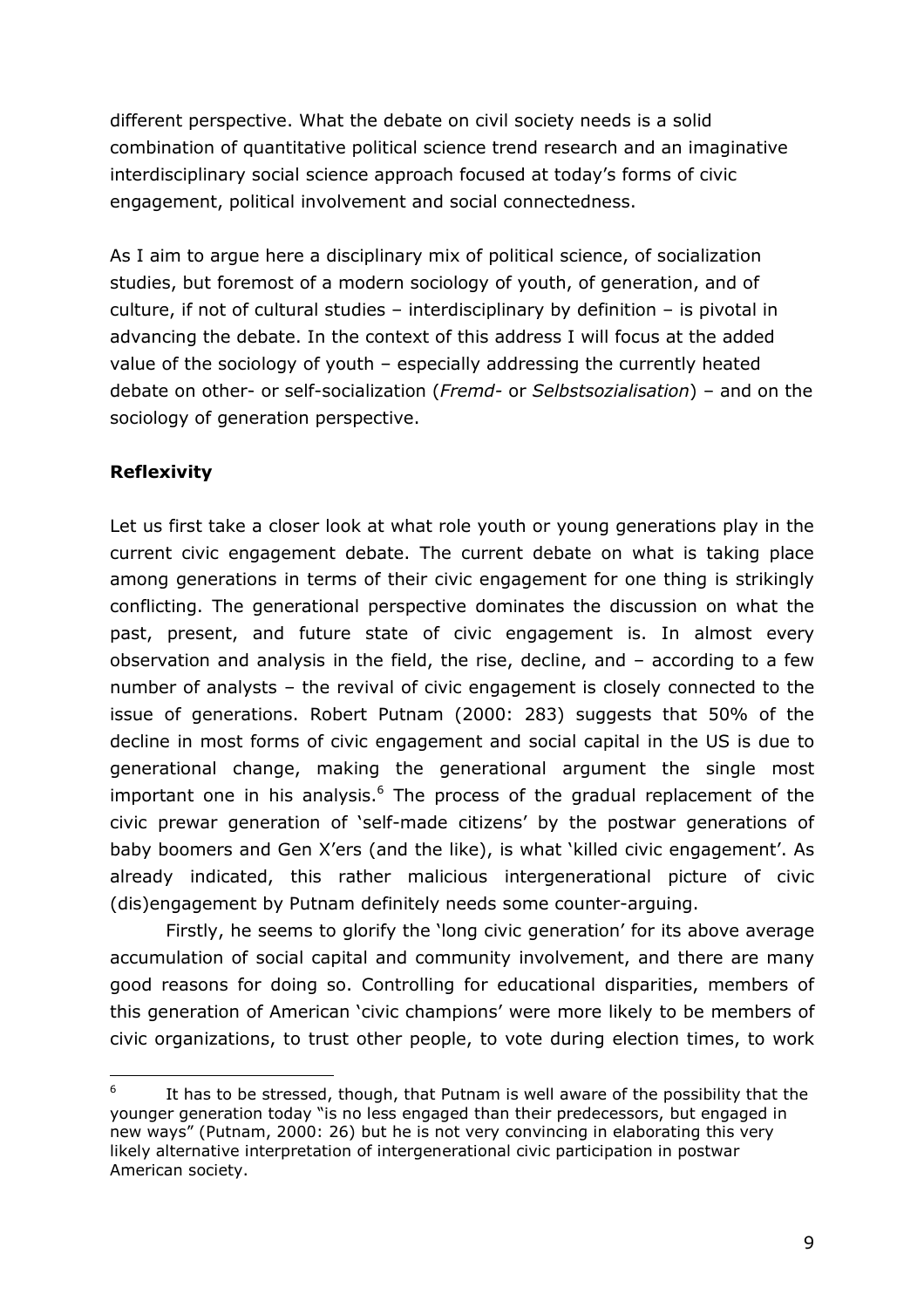on community projects, and to read daily newspapers to keep up with political developments, compared to the generation of their grandchildren. From a civil society point of view one may applaud these civic virtues. But there is a darker side to this long civic generation that also needs consideration. It was a generation that strongly thought in terms of rigorous bi-polar value systems of what is good and what is wrong, of 'us' versus 'them', which fostered male dominance, emphasized the importance of traditional gender roles, favored authoritarian power balances in work and family life, expressed rather rigid ingroup/out-group stereotypes (they may have bowled together but certainly not across racial lines), were quite intolerant vis-à-vis different ideologies and lifestyles, and were convinced of the American lead in showing the way to other countries. This assessment is, of course, based on present-day 'moral' and cultural standards, but, then, much of contemporary youth' civic involvement is based on the standards of yesterday.

Secondly, Putnam and others do not clarify the most elementary notions when claiming that civic decay is a generational process. As stated Putnam (2000: 283) suggests that 50% of the decline in most forms of civic engagement and social capital in the US is due to generational change. One of the problems with this diagnosis is that it stops with pinpointing the mechanism of change: generational replacement. What it fails to indicate are the basic commonly shared features of these different generations that make them more or less engaged in civil society (see also McLean, 2002). An answer to the straightforward question why younger, post-war generations, including the sixties generation, are less involved in their community or have less social capital than older generation is simply missing. Ad best ad hoc explanations are offered such as excessive TV watching. Similar problems have American popular studies that au contraire predict the rise of a 'new great generation' of optimistic, 'more civic-spirited' young people manifesting a 'wide array of positive social habits...and good conduct' (Howe & Strauss, 2000: 4, 13; see also Tapscott, 1999). The energy with which an inevitable turn for the better is communicated on almost every page of these studies is proportionally reversed to the number of convincing and verifiable empirical arguments that substantiate the sudden rise of this new 'great generation'. Both Putnam and these upbeat studies make a strong generational statement - Putnam for alarming decline, the others for powerful revival - but both do not reveal or explain their most basic assumptions.

It is high time to counterbalance the political science and mediagenic type of youth studies from a thorough youth sociological and perhaps even more so, as I will show below, from a generation sociological perspective. I will recapitulate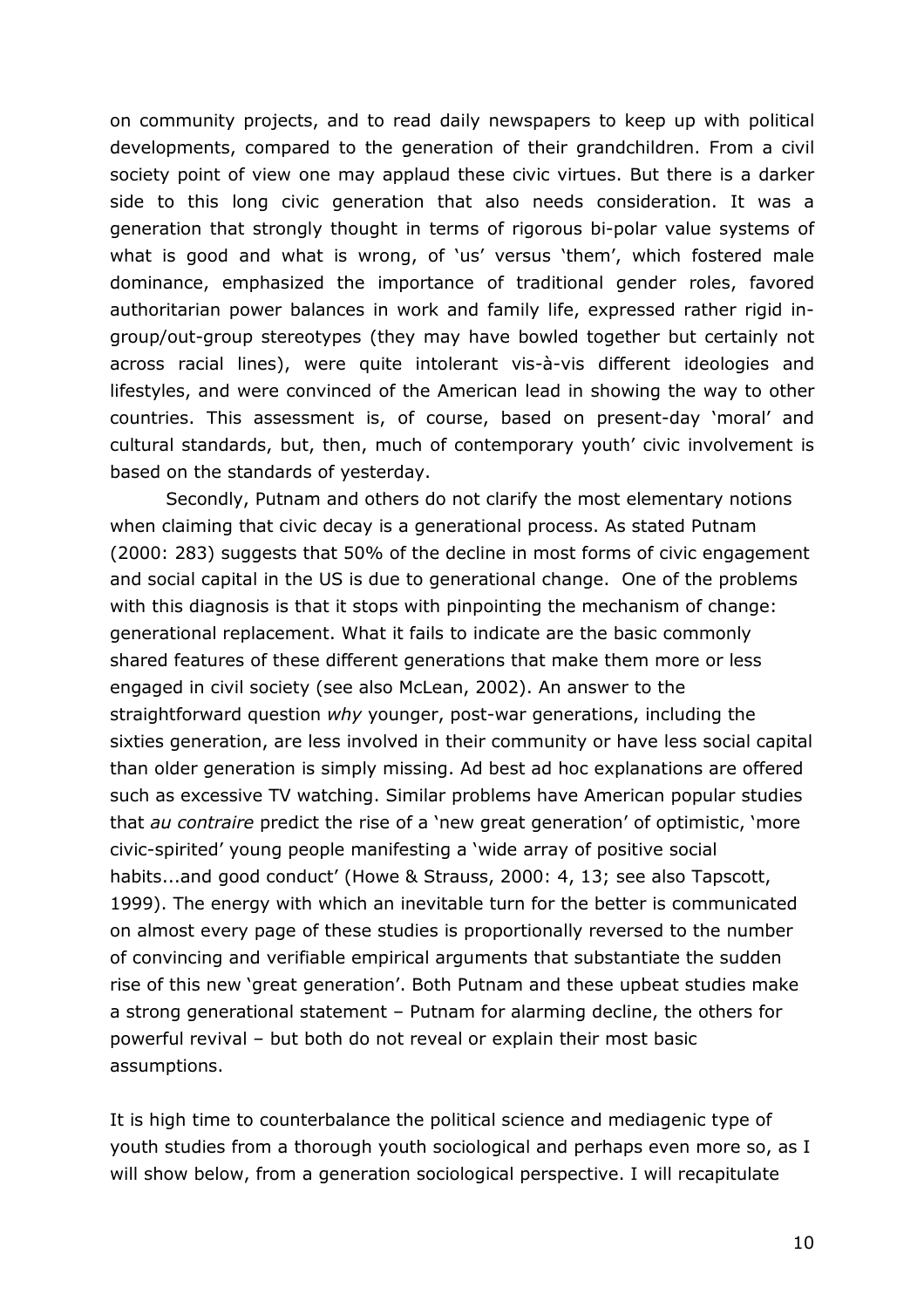some views from both perspectives and draw some conclusions on the relevance of these perspectives for civic socialization.

Prominent in the sociology of youth debate, at least in the German context, is the issue of other- or self-socialization. As in my view is not unusual in German context debates, different schools of scholars dig in deeply in the trenches of theoretical opposition, either emphasizing the over-socialized man of modernity or the over-individualized person of post-modernity. Zinnecker (2000) has fuelled the debate not by simply arguing in favor of more susceptibility for the role of the productive individual in socialization theory, but by systematically downplaying the relevance of the formal pedagogic environment of young people in their process of growing to adulthood. He stretches Hurrelmann's socialization concept of the productively reality-addressing subject (Hurrelmann, 1983, 2002ab) further by stating that socialization has become primarily self-directed and predominantly dealing with issues of self-realisation. With Hurrelmann the individual's ability to address reality productively depends on interaction with the informal and formal, direct and wider social environments of the individual at hand. Zinnecker argues however that formal and more indirect social circles fail to connect to modern-day young people and have retreated in favor of the self and the peer group of contemporaries with whom young people filter socialization efforts by the wider social environment. Bauer (2002), Hurrelmann (2002b) and others have criticized Zinnecker for his predominantly subjectoriented perspective of socialization.<sup>7</sup> In doing so, Bauer (2002) refers to classic socialization theory and surprisingly introduces traditional Bourdieu'an perspectives that dwell on people's varying dispositions to strive for integration in society ánd for preservation of individuality.

One important point in Zinnecker's assessments on self-socialization is, in my opinion, unjustly underrated in the criticism on the self-socialization concept: the role of consumption and media use. Says Zinnecker (2000: 277): "(Dass die) Instanzen des Marktes, des Konsums (...) den Kindern und Jugendlichen andere Formen der Beteiligung anbieten und auch abverlangen, als es die kleinräumig-

 $\overline{7}$ In the low countries the same tendencies in social sciences are sharply criticized. The Brussels' sociologist Elchardus, e.g., is one the fierce criticasters of what he calls a dangerous 'self-ideology' (Elchardus, 1999, Elchardus & Glorieux, 2002), leading to the underestimation of the social inequalities determining people's life chances as well as to the sole transfer of responsibilities for overcoming life's difficulties to the individual, which, in turn, unjustly relieves pedagogic institutions from their obligation to help those less capable to successfully deal with social demands in their life course. Similar warnings are sketched in a series of future orientation studies in the Netherlands (Ester & Vinken, 2001; Vinken et al., 2002, 2003), which also clearly shows young people's clear-cut call for more and not less investments of representatives in schools, governments and corporate business to help them cope with life course difficulties (e.g. to combine educational, working and family life).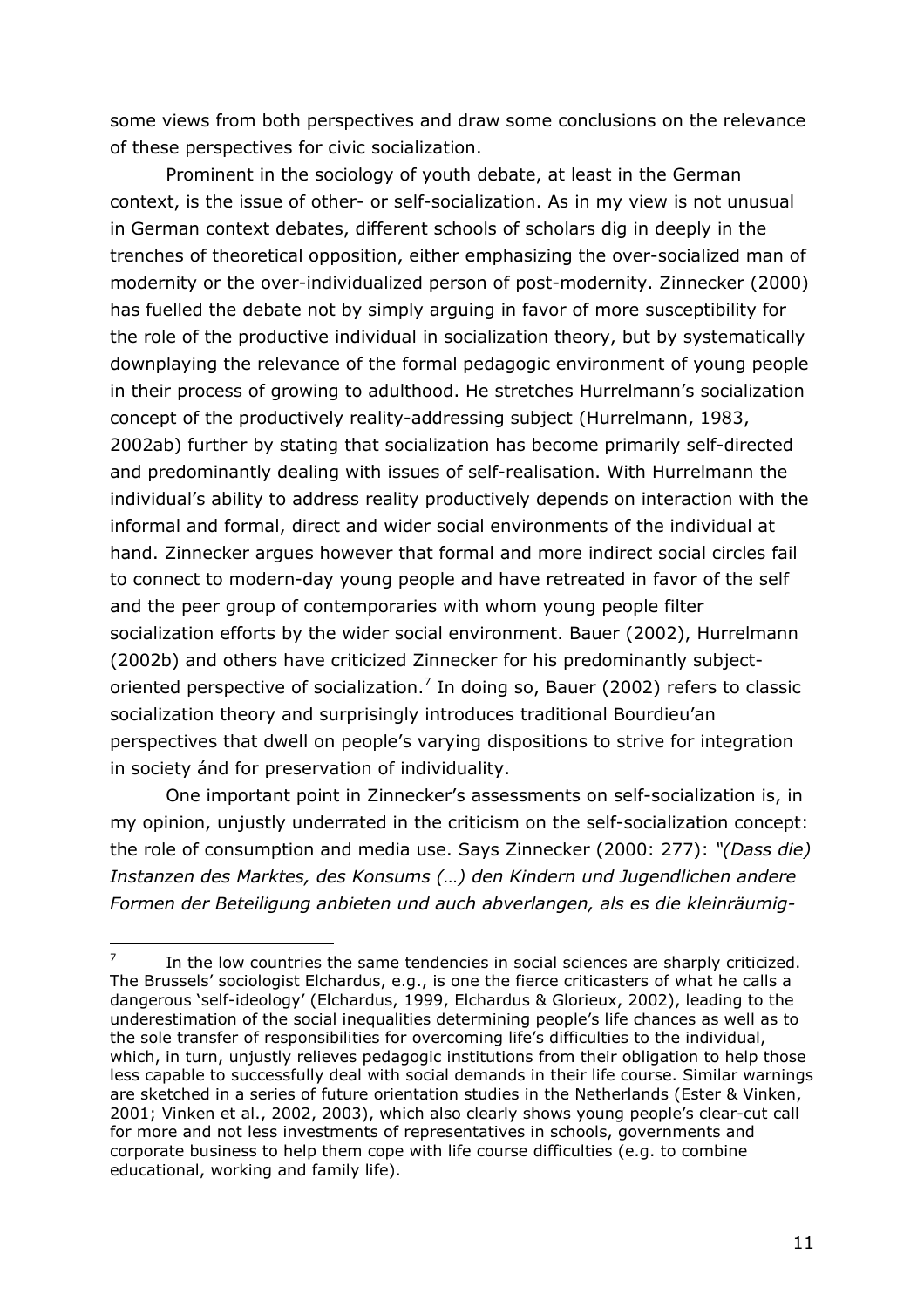nachbarschaftlichen Milieus der Erwachsenengesellschaft taten". Through consumption and media use young people (both children and adolescents) their traditional status of civic incapability (the idea of being a 'minor' itself) is transferred into, if not replaced by a model of equal competence of action. Especially the domains of leisure and consumption therefore promotes selfsocialization, or better still in my opinion, the socialization of the self with the help of contemporaries, being Zinnecker's peers or, as I aim to show below, being Mannheim's generation co-members aware of their shared history and destiny.

Let me first dwell shortly on the generational perspective. This perspective in sociology builds on reflexivity. The reflexivity of those who, in their formative years, have experienced disruptive socio-historical events or discontinuous change in society is central in truly sociological view of generations. It was another classic author, Karl Mannheim (1928/1929), who first framed generations in a sociological way. Though Mannheim has become the inevitable reference when focusing on generations, it is surprising to note that present-day sociology, including youth sociology, has drifted away from his notions, that is, from the purely sociological notions of generations.<sup>8</sup> Moreover, though the generational perspective is widely used in many value and life chance studies, methodologically the 'intergenerational' in these studies is usually analyzed by comparing different birth cohorts. A crucial sociological notion emphasized by Karl Mannheim has been lost along the way. It is the notion that a generation is not simply a numerical clustering of birth cohorts, but a group of contemporaries who share a sense of *belonging* to a generation. They share this because they experienced common societal events and circumstances that marked their formative period and had lasting effects on their individual life courses. From a sociological perspective, birth cohorts as such are not equivalent to generations. A consciousness of the shared history and destiny is a necessary condition if a generation is to emerge, a generational consciousness that separates one generation from the others. Mannheim made this very clear in his distinction between generation location, generation as an actuality, and generation unit. The sociological concept of generations originally refers to individuals who think of

One of the latest issues of a key journal in youth sociology, Zeitschrift für Soziologie der Erziehung und Sozialisation (Heft 4, 2002), was on generational relationships and solely focused on a genealogical concept of generations, the concept seeking to address distinctions between members of the same family (see also Kohli & Szydlik, 2000).<sup>8</sup> The meeting of the research committee on sociology of youth (RC34) of the International Sociological Association (ISA) at the 2002 World Congress of Sociology, furthermore, started with a tribute to Karl Mannheim, and was rightly so presented as a true re-invention of the relevance of his thought for youth sociology (Chisholm, 2002). Unwittingly, this tribute displayed the gap grown between youth sociology and Mannheim's sociological concept of generations.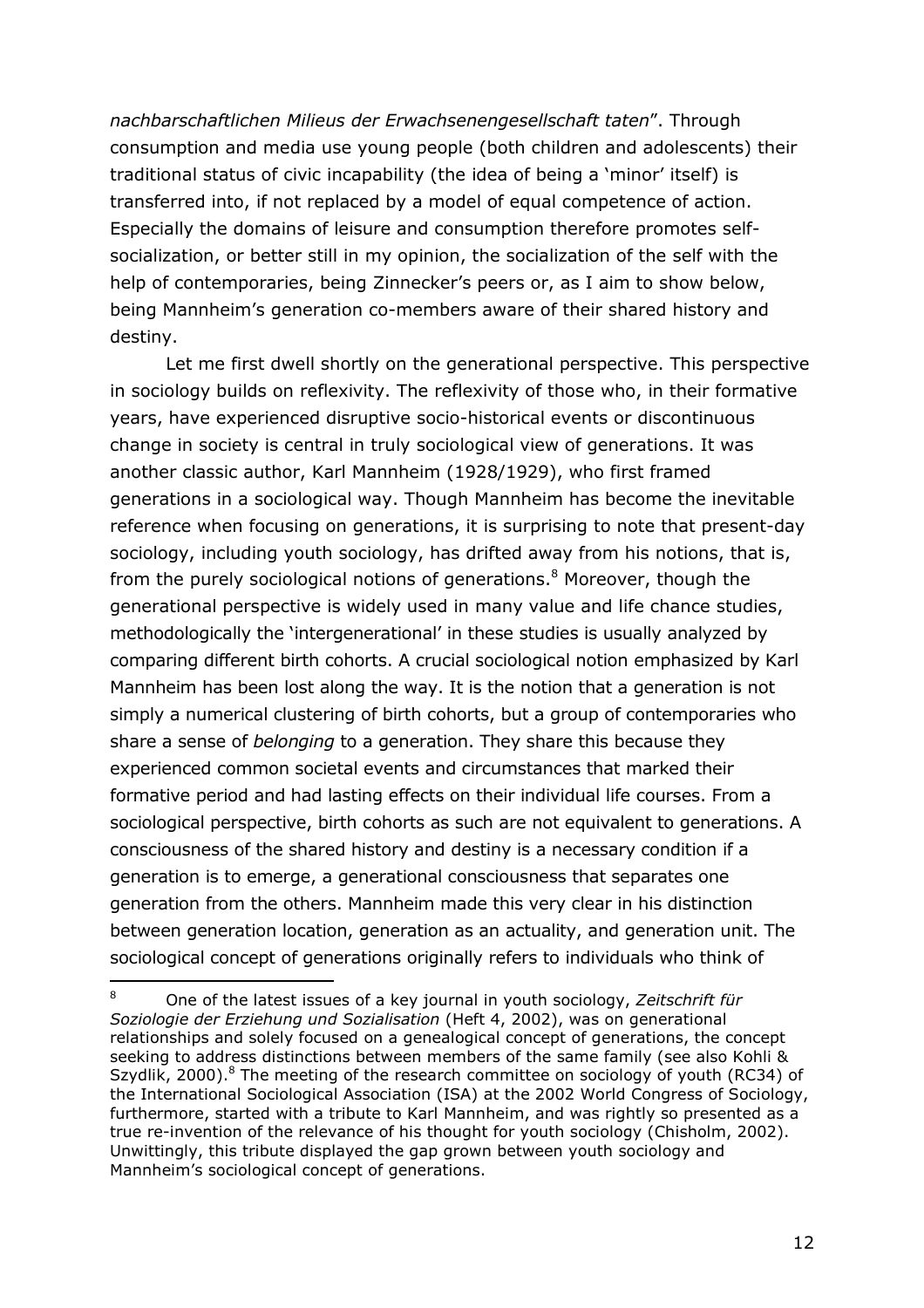themselves as members of a generation and who (either implicitly or explicitly) express the extent to which this sense of belonging leads to unique experiences and endeavors (see Diepstraten, 1999).

**Mannheim** discerns three dimensions: generation location ('Generationslagerung'), generation as an actuality ('Generationszusammenhang'), and generation unit ('Generationseinheit'). A generation location refers to individuals born in the same period and socio-cultural space, who are exposed to a common range of historical events. A generation location is a potential generation that may or may not materialize. This potentiality of generation formation becomes reality by way of a generation as an actuality, which is defined as 'constituted when similarly 'located' contemporaries participate in a common destiny and in the ideas and concepts which are in some way bound up with its unfolding' (Mannheim, 1952: 306). The step from a generation location to a generation as an actuality depends on the recognition of common experiences during the formative period of individuals who are born in the same historical and cultural space or region, which feel connected with their contemporaries because of the common destiny of their 'historischen Schicksalgemeinschaft'. Thus a generation as an actuality exceeds the mere historical co-presence of individuals. To corroborate this view, Mannheim draws on Dilthey (1875), who emphasized the importance of commonly shared experiences as subjective, mental elements and the impact of the youth period or formative years. Shared formative years as such are not enough to create a qeneration as an actuality; it requires consciousness <sub>of</sub> the 'Generationslagerungangehörenden Individuen' of a shared destiny resulting from the collective formative years. It is within this generation as an actuality that generation units may emerge. They are the most concrete manifestations of a generation, and develop a common vision on societal events. Often cultural vanguards, they form a crystallization point that attracts other members of the same generation as an actuality. Different generation units within the same actual generation might hold very different views on these societal events. A generation unit is usually a quantitatively limited group within a larger generation, and generations can include various generation units, hence people may react differently to similar societal events.

Thus, the Mannheimian conceptualization of a generation stresses that a generation is not a mere statistical birth cohort. To begin with, a generation refers to individuals who are born in the same historical period, who live in the same socio-cultural space, and are aware of sharing similar youth experiences in their formative years. This conceptualization presupposes that generation members subjectively identify with their generation, are linked by a common biography, have an elementary sense of a joint destiny and of being different from other generations. Generation membership assumes generation consciousness and a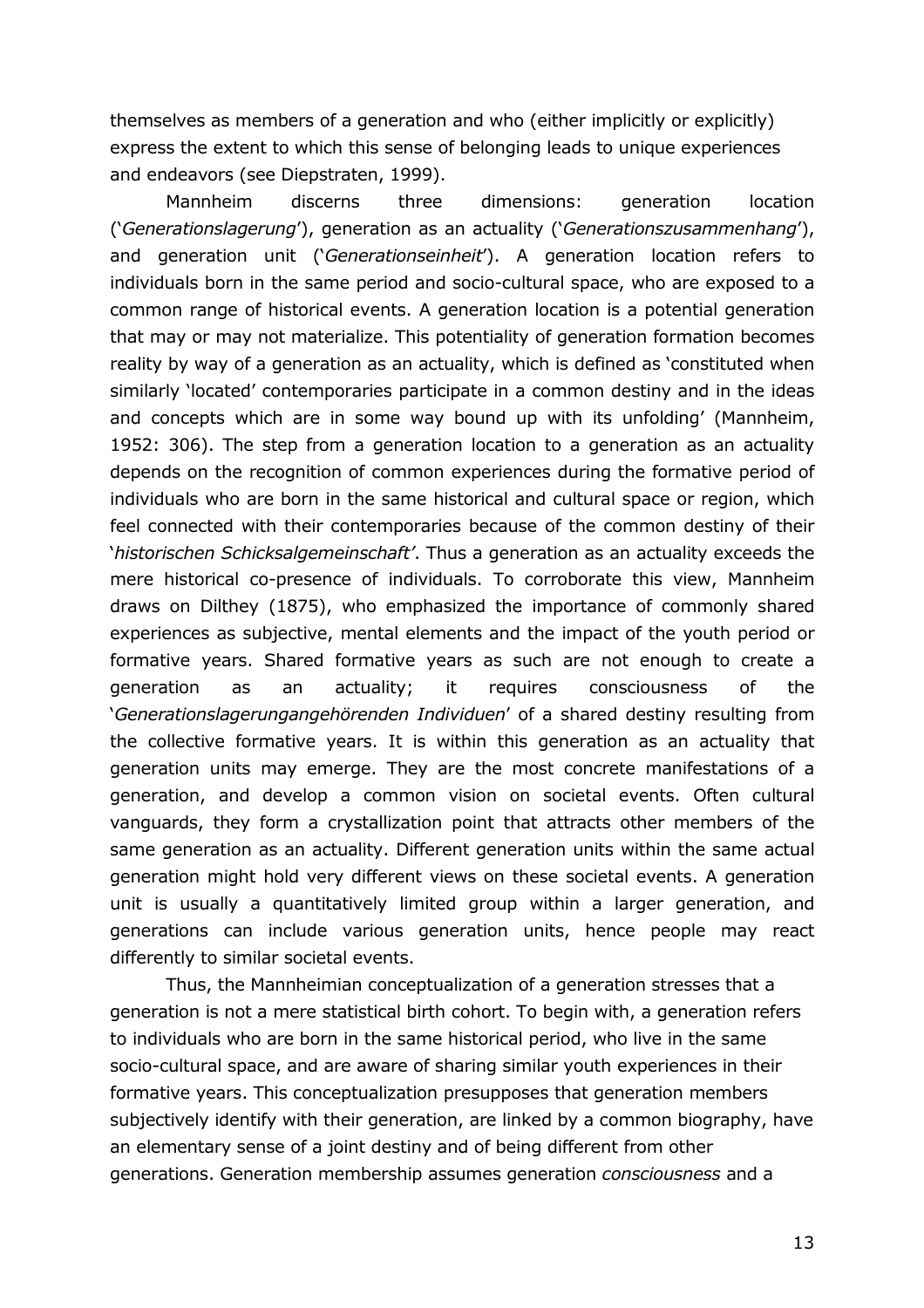cognizance that one's generation is *distinct* from other generations. Generation membership thus depends on the subjective views of people in a particular social and historical setting. Analytically this implies that objective and subjective aspects should both be taken into account in empirical generation research. Much of the generation research aims at assessing the objective intergenerational differences by only examining differences between birth cohorts. A subjective comparative approach is needed to do justice to Mannheim's theory on the origins and emergence of generations. All things considered, this means that from a sociological point of view, birth cohorts are at best generation locations but by implication do not represent an actual generation. By merely measuring objective differences between statistical birth cohorts, generational accountancy has floated a long way from its sociological heritage.

Elements of the contemporary youth sociology and generation sociology debate present clear-cut opportunities to address the issue of civic socialization. It has been arqued that younger generation are more likely to pursue new forms of citizenship, forms that align with their formative experiences and might well be different than propagated by previous generations with other formative experiences. Forms that are based in the leisure and consumption domain, forms too that allow more self-direction and that might be recognized by young people today as symbolic artefacts of their particular formative experience and that, in turn, create a feeling of connectedness, of a common history and destiny.

The key concept that underpins both the self-socialization perspective and the generational perspective in my view is the concept of reflexivity, the competence to recognize and signal the communality of experiences. As Veith (2002) argues in his comment to Zinnecker socialization is no longer a matter of individuation through social integration (Vergesellschaftung) but vice versa can be understood only through the subjective observation of options for each individual to socially integrate from the perspective of self-direction of one's future life (Veith, 2002: 169). The aim of socialization, to put it more simply, shifted from developing individuality by taking part in society to developing individual competence that allows one to continuously make personal choices from the wide range of options to participate in society.<sup>9</sup> As a consequence, Veith claims, the life course undergoes a certain 'reflexive biographization' (Veith, 2002: 173). The ability to project one's own life course, to plan one's future, to evaluate different options, to think about the consequences of choices, has

 $\mathsf{q}$ Of course this perspective aligns closely with Hurrelmann's alternative to Zinnecker's concept of self-socialization, being the concept of self-organisation (Hurrelmann, 2002b).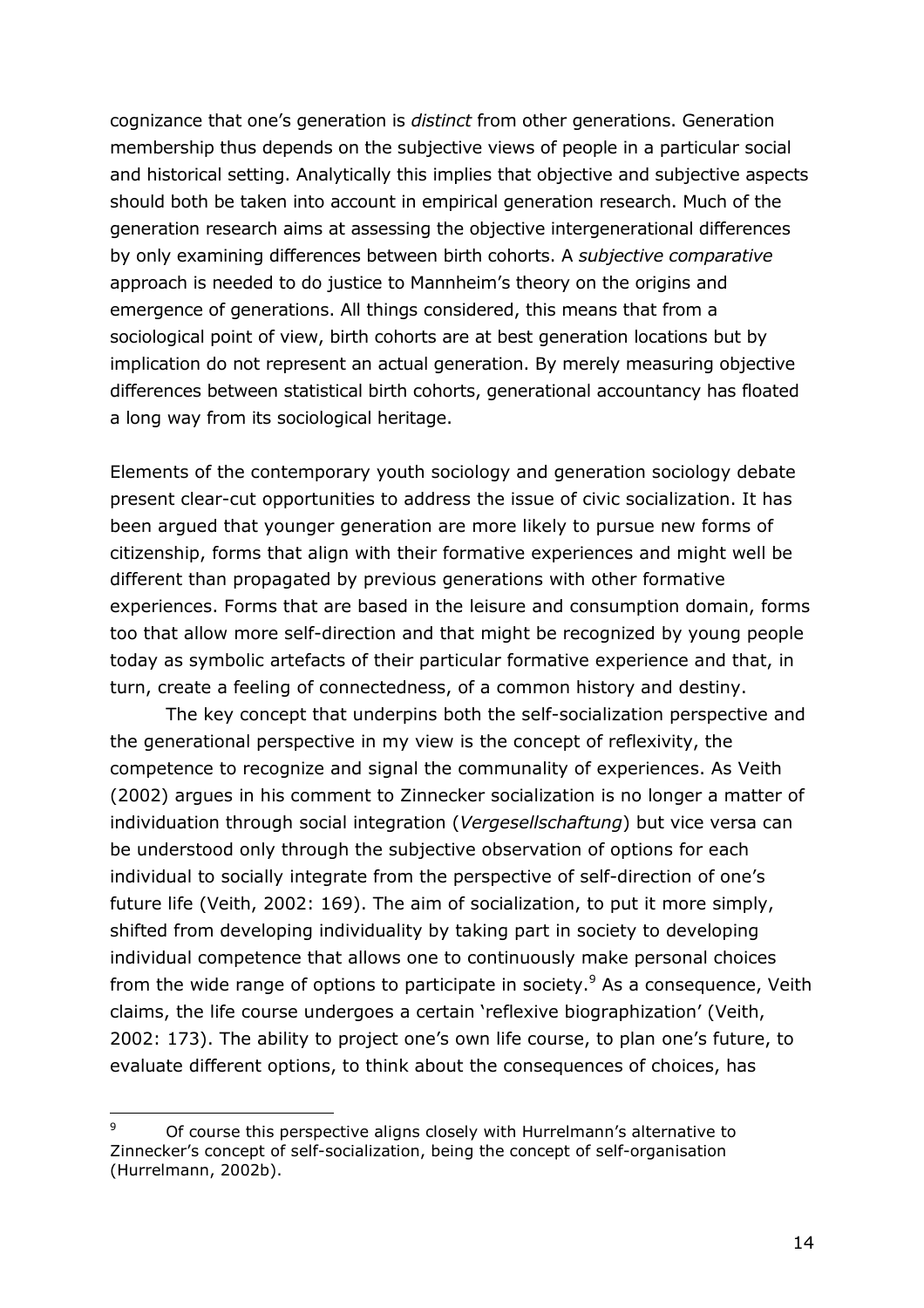become a central theme in the life course, more than taking the different transitions in the life course itself, transitions with which one gradually becomes aware of one's individuality and one's history and destiny in the life course. Veith's reflexive biographization of the life course requires young generations to develop the competence of reflexivity, be it partly a kind of anticipatory reflexivity, considering that young generations still stand at the brink of adulthood and objectively have a broad ranged future to anticipate to.<sup>10</sup> Still, this anticipatory reflexivity competence is not getting shape in a social void, but is co-figurative par excellence, developing more and more in coalition with significant others from the direct social circles of the young. A series of Dutch studies on future orientations of young people we conducted shows that Dutch young people are well aware of the wide range of life course options, possible transitions, and accompanying life course cultures (orientations and aspirations related to particular choices) and definitely choose for a dynamic life course model directed not at progress (getting ahead) or self-development (broadening one's capabilities) per se, but directed at variation, change, and continuous experimentation (Ester & Vinken, 2001; Vinken et al., 2002, 2003). At the same time, at least as far as their future career life within this dynamic life course model goes, their prime supporters are people, and only people from the direct social circle of intimates (partners and spouses, and to a lesser extent parents and peers). Professional educators, teachers, career consultants and others with an explicit pedagogic agenda are absolutely absent in the career life course perceptions of young people. Only with their direct confidants they evaluate, plan, negotiate, and project their life course, a life course aimed at dynamics as an end an sich, a type of life course, therefore in turn, promoting the continuous process of reflexivity with close associates. With this company they will, over the total life course, develop a common consciousness of a shared history and destiny, a history and destiny in which autonomously, but with the help of close relatives, directing the dynamics of one's biography is and persists to be the central issue. This might result in the rise of a 'reflexive generation', not only having formative experiences regarding their relationship with their life course that are fundamentally different from the experiences of the previous generations, but also - and necessarily so, given the rise of the reflexive

 $10$  In my opinion the key issue is not the alleged rise of the choice biography, but the rise of the issue of biographization of the life course. The choice biography suggests young people no longer make traditional life course choices, no longer follow structured paths to and through adulthood, etc. (see e.g. Du Bois-Reymond & Oechsle, 1990). Empirical evidence for this trend is, however, weak (see e.g. Vinken, 1997). In the case of the biographization of the life course, the issue is not whether people can or will make traditional choices or not, but that increasing numbers of people are engaged in the projection, planning and evaluation of their life course. This, of course, still allows people to make traditional choices.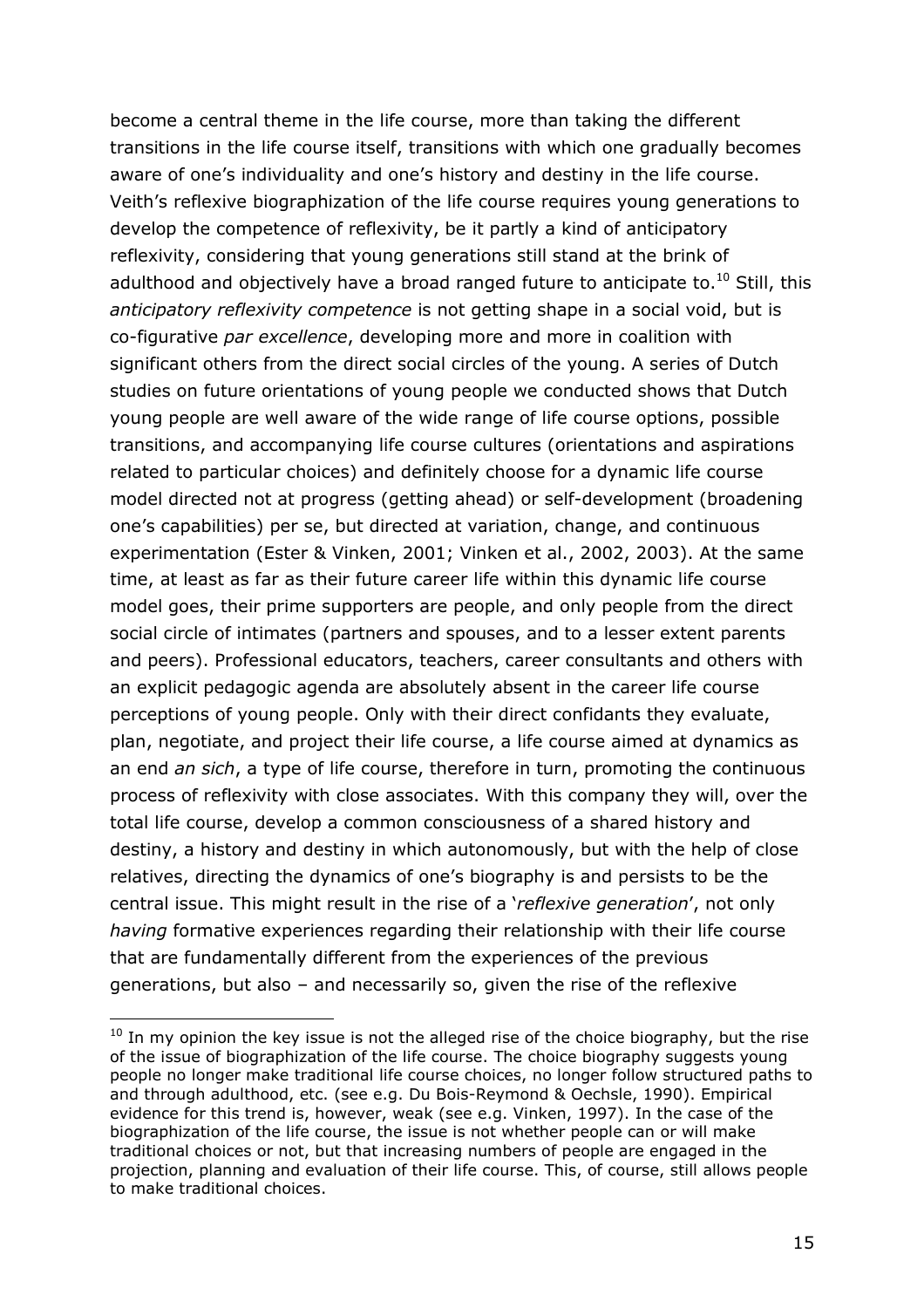biographization of their life course  $-$  being aware of the distinctiveness of their formative experiences and acting according to this awareness.

Exactly the leisure and consumption domain, and the new media in this domain in the first place, allows the reflexive generation to interact with contemporaries on a previously unknown scale. Exactly that is the domain too of which we, in line with a number of theorists and researchers, expect that young people shape new forms of citizenship. As stated, this domain may even have become the main playing field for expressions of political voices, for the driving forces of new senses of belonging to society, and promotion of social connectedness.

It is clear that if we aim to address young people's civic socialization, of course neither completely self-induced nor predominantly directed by significant others, the key is to look at leisure and consumption, not per se as socialization agencies, but as domains par excellence where young people if not a young generation in Mannheimian terms materialize their anticipatory reflexive competences, in this case civic competences with the help of their direct significant others, including generation co-members.

# **Distinction**

A third feature of the present-day negatively framed discussions on (young) people's civic engagement, political participation, and social connectedness is the dominance of the American perspective. Within the framework of this address I will only shortly touch upon this issue. Not only do we not know from the alarming US-studies on civic decline, the crumbling of community and the resulting societal erosion whether or not young generations of the postwar era are really less involved in civil society (nor do we really know how to account for this), we neither know whether or not younger generations outside the US are equally less (or more) embedded in community life, engaged in civil society, oriented towards social life. It might well be that we are witnessing a typical American phenomenon. In general, however, there is a tendency in social science to uncritically copy analyses based in and concerning specific societies and transfer these analyses to other societies.<sup>11</sup>

 $11$ In fact this goes also for Bauer's (2002) critique to Zinnecker (2000) in which he proposes to apply the theory of social stratification and distinction by Bourdieu for explaining German socialization processes. Bauer does not reflect on the cross-cultural applicability of Bourdieu. See Schulze (2000: 16) for exactly the warning against replicating Bourdieu's theory for Germany, particularly as regards Germany's leisure, consumption patterns and the stratification and distinction schemata underlying these.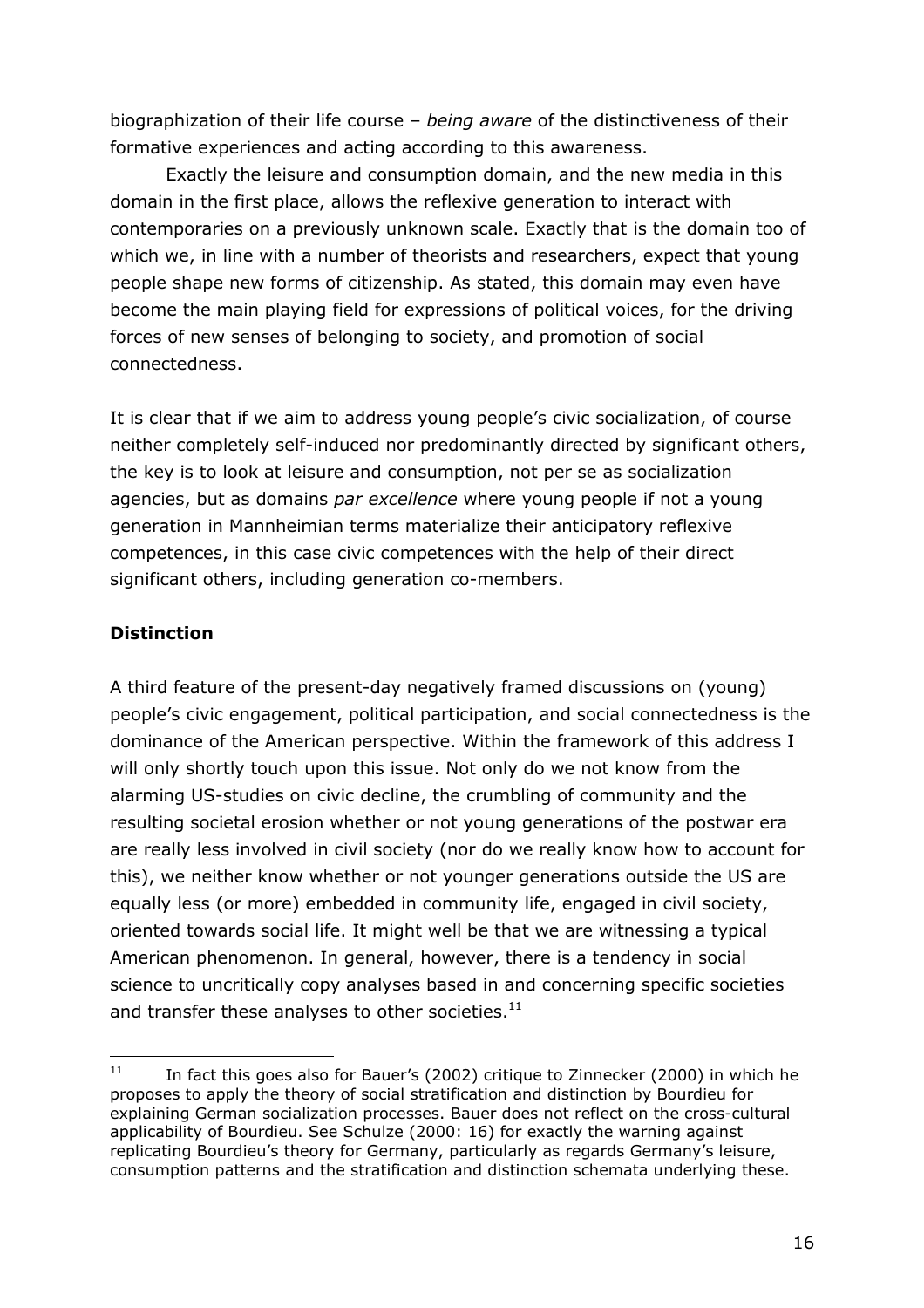The vast bulk of studies on the assumed decline of civic engagement and the erosion of community bonding is from American political scientists and sociologists surveying American society. And there is, of course, nothing wrong with that. But the lack of a cross-national perspective becomes pressing. Is the prevailing malaise with American civil society to be generalized to other advanced Western societies as well? Is the loss of commitment to the public cause a phenomenon that cuts across national cultural and political boundaries? Answering this fundamental question is not an easy one but a highly relevant one. Other Western societies differ in many respects from American society but also share much of the American societal order. They also have strong market economies, are also believed to have changed into mass consumer cultures on the waves of globalization, their political arenas are also dominated by the prevalence of economic issues and special interest groups, and are thought to be also confronted by the weakening of the triad of the citizen, the community, and the state. But at the same time there are marked differences too. America has a very special tradition and quite unique history of voluntarism, is much less of a classic welfare state then most European societies, and has a public philosophy of the role of the state that is not that pronounced in Europe. This mixture of similarities and dissimilarities calls for a cross-national analysis of civic engagement in Europe and the United States, a call that becomes louder and louder (Dekker, 2002; Norris, 1999). In other to advance the present debate on the loss of community, a cross-national comparison therefore is very much warranted.

If we look at the political domain, for instance, there are some quite obvious differences between the US and Europe. Voter turnout in the US is lower than in Europe but the question is whether or not this is an indication of more pronounced civic disengagement among Americans or simply a reflection of structural differences between the two. Lower voter turnout in US elections is likely to be first and foremost related to institutional and legislative factors such as voluntary voter registration, absence of proportional representation, divided government, political trends such as the explosion of advocacy groups and other specifics of American political life. I disregard culturally induced features such as the non-existence of political parties inspired by postmaterialist values that are particularly important to younger voters (Inglehart, 1997). Besides, evidence suggest that whereas voter turnout is declining in the US, electoral participation in Europe is much more stable (Dekker et al., 2003). Thus, lower voter turnout in the US - clearly among the top discontents of most American civil society theorists (Eberly, 2000) - does not simply mean that Americans are less civicallyminded than Europeans but is primarily related to differences in electoral systems.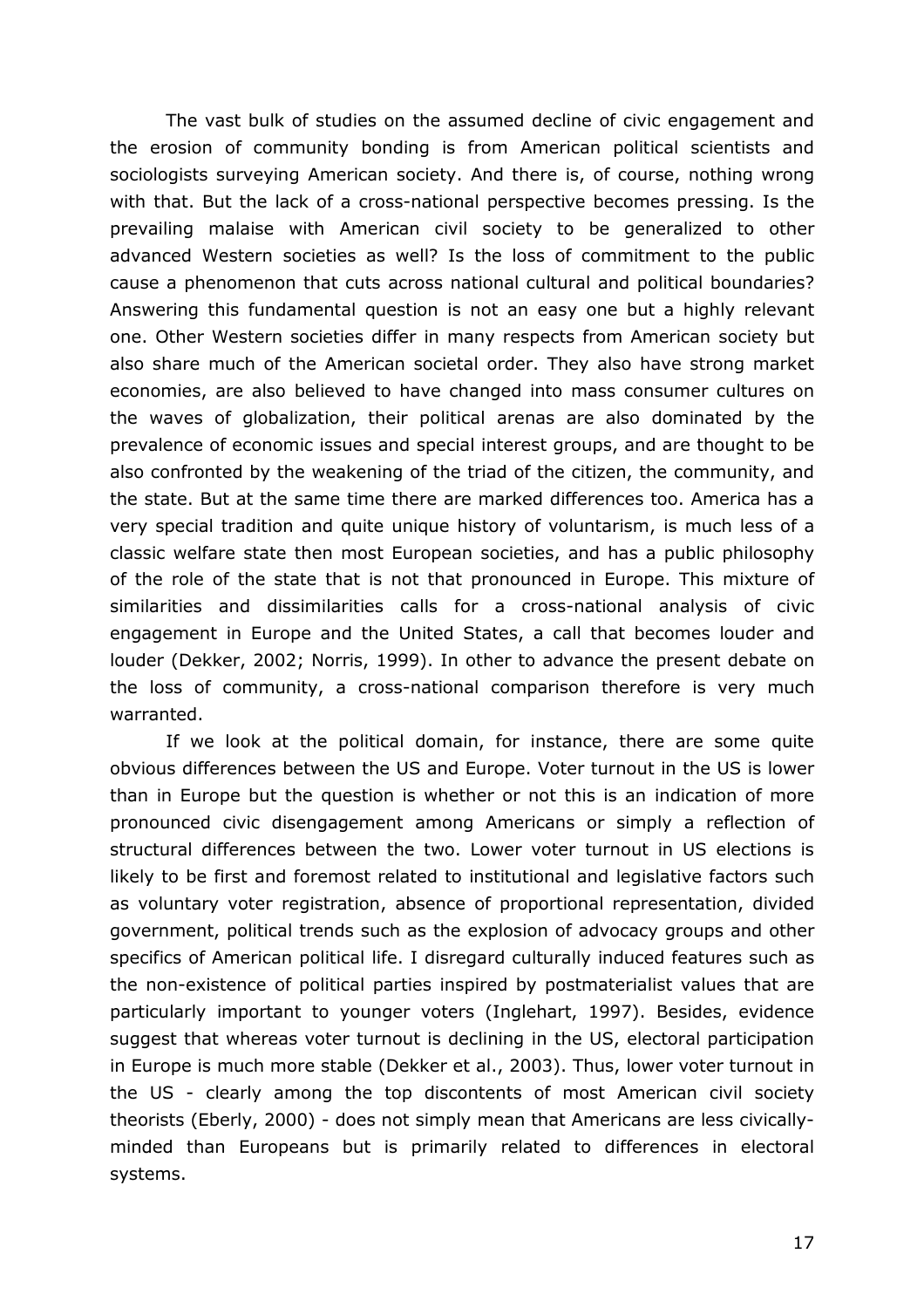The issue at stake is that studies on civic socialization should take basic diversities in societal contexts, institutional arrangements and especially cultural traditions into account. Thorough social science research, let alone robust internationally comparative research, addressing these issues are not yet available.<sup>12</sup> It is clear that especially civic socialization studies need a crosscultural comparison. Cross-cultural comparisons (e.g. Fukuyama, 1996; Hofstede, 2001; Inglehart, 1997) show that a particular set of nations differs strongly on a core set of social capital indicators (memberships, voluntary work, interpersonal trust). It should be aimed in studying civic socialization to at least address the consequences of cultural features (at different levels, e.g. national, regional or among subgroups), features that impact not only the way people behave and interact, and thus what the practices of agencies involved in socialization process are, but also how institutions involved in this process are structured and organized (cf. Hofstede, 2001; Trommsdorf, 1995). This perspective becomes even more relevant when we realize that the leisure and consumption domain might be a pivotal domain for young people to produce their forms of citizenship. Culture is most vividly underpinning this domain, its commodities, symbols, heroes and practices. Moreover, these elements from the domain of leisure and consumption are believed to derive from the USA. Alarming notions of globalization, or more specifically, in reference to consumer culture, notions of Americanization and McDonaldization (Ritzer, 1993) argue that the young around the globe uncritically copy US-models in leisure and consumption (Van Elteren, 1994). Real large-scale evidence to back these claims is not available, on the contrary, cross-cultural consumer studies (De Mooij, 2003), show the young hardly divert from consumer patterns well established in respective countries. There does not seem to be much proof that the young form a globally uniform 'McWorld'-culture (Berger & Huntington, 2002). Still, this first evidence relates to consumption and media use as such, not to the sense of meaning young (or older) people address to it, let alone the meaning of this use in terms of civic engagement, political participation or social connectedness (see Vinken & Ester, 2002). The conclusion still stands that cross-culturally data on civic socialization, within and beyond the domains of leisure and consumption, taking account of cultural, political and institutional diversities are fragmented, scattered and underdeveloped.

<sup>12</sup> Since the fall of the Berlin wall, there is, however, a boost in youth research, including research on political socialization, comparing the former West and East regions of Germany. See one of the earliest collections of these studies the volume of Büchner and Krüger (1991).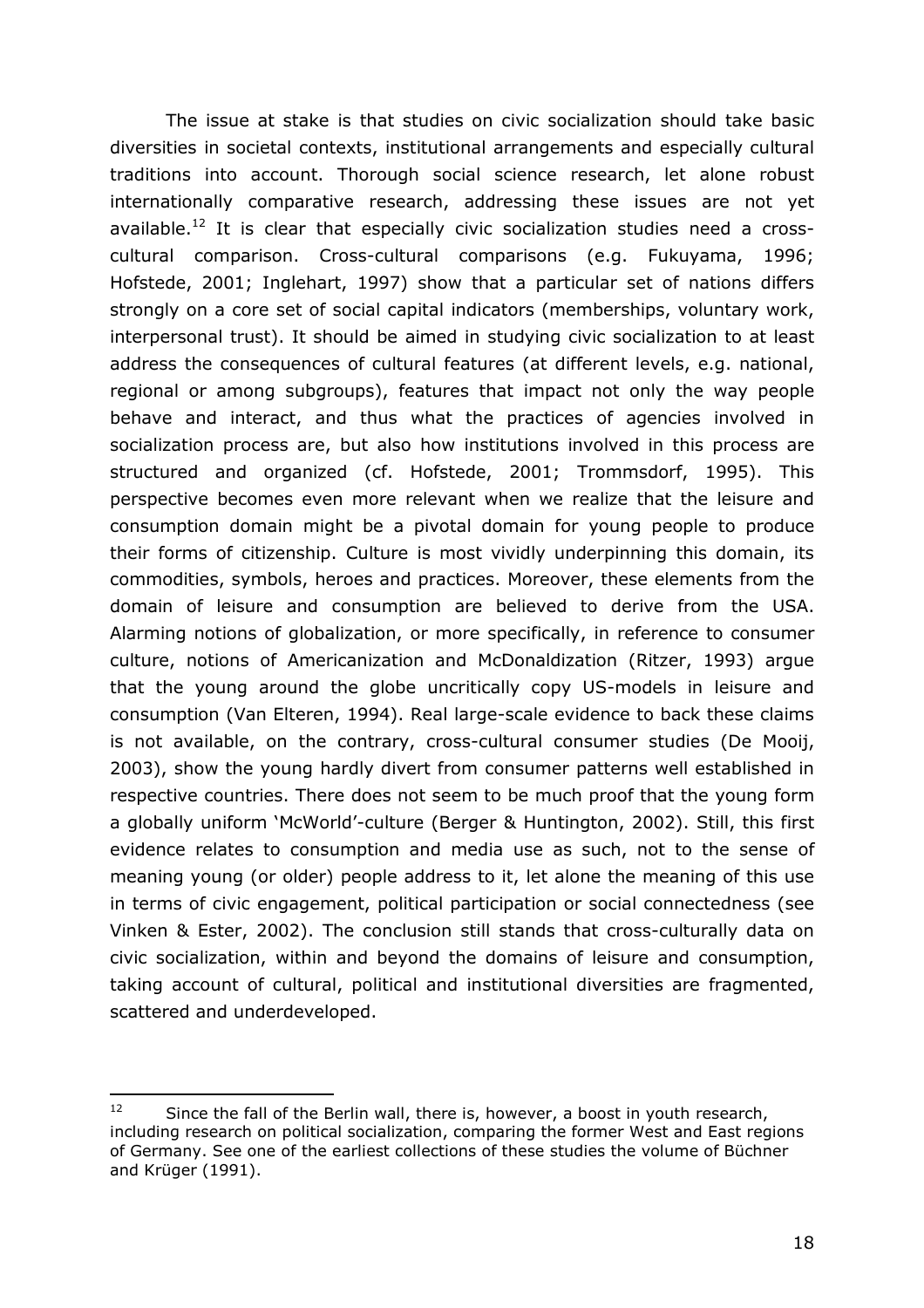#### **Discussion**

At this moment it seems that in an era of widespread disillusion with the status of the social sciences, the preoccupation with the assumed decline of community life, of civic engagement, of political participation and social connectedness develops into a growing unifying theme (Misztal, 1996). In the social sciences, but also in policy circles, the popularity of the theme of erosion of civil society is marked. This address aimed to show that socialization studies should take note of this theme. A number of claims in civil society studies, especially those regarding the declining willingness of young generations to participate in forms of citizenship invented by previous generations, need an answer from social science involved in addressing socialization processes. This address argues that civic socialization could be a focal theme, i.e. the theme of socialization aimed at people's citizenship, which, in turn, can be seen as the process in which (young) people develop trust in other people and in society's institutions and produce competences to participate in social networks, institutions and associations that to some degree serve a public cause.

Civic socialization theory and research can provide a counterbalance to civil society studies. Other than the latter studies it can provide a better understanding of the emergence of new forms of citizenship, especially in the leisure and consumption domain. It can furthermore seriously address the position of young people in the debate, not only from the perspective of self- or other-determination currently again highlighted in socialization debates, but also from the context of classic views on generation formation in which people's awareness of their distinctive formative experiences as regards social trust and civic competences is central, which, in turn, creates a sense of a shared history and destiny in civil society. Moreover, it can take account of basic diversities in societal contexts, institutional arrangements and especially cultural traditions. The basic condition for this is that civic socialization studies take on an interdisciplinary perspective, a co-figurative, or more specifically, a generational scope and a cross-culturally comparative view.

As the playing field of contemporary forms of citizenship might well be the domain of leisure and consumption, particularly forms related to the Internet, it is time to include scholarly knowledge from different backgrounds, not only from classic political science or socialization studies, but also from the sociology of youth, the sociology of culture, media and technology, and the sociology of leisure and consumption. Only by combining perspectives from these divergent social sciences civic socialization studies can read the "signs of the times". It can mix the analyses of societal pressures for young people today to function in multiple cultures and at the same time produce themselves in settings, such as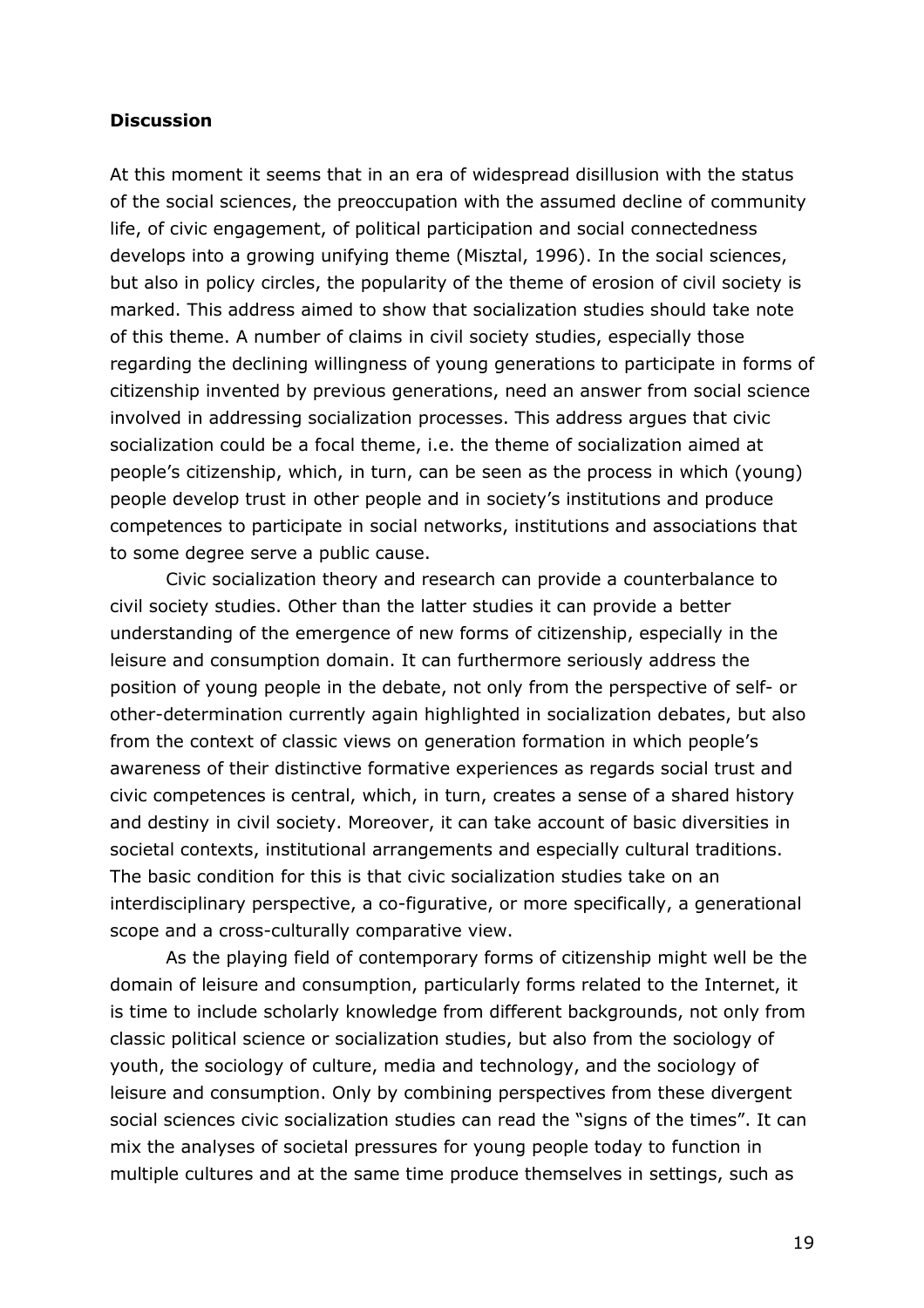the Internet, where no culture is being dominant. Where they are required to be autonomous and develop a self and where they can do this in multiple forms. Where they are required and can develop trust, commitments and social identities of the modern weak tie type. Where they can join in the reality of the high variety of political agencies, repertoires and targets. The analyses of these aspects, all found in the leisure and consumption domain, require an interdisciplinary scope.

A co-figurative and a generational perspective in particular can be of help to address young people's engagement in new forms of citizenship, forms that allow for more reflexivity and are located in the leisure and consumption domain. As the aim of socialization seems to have shifted from individuation through social participation or integration to the development of competences to make personal choices - not only at the beginning of the life course but through the whole life course, to evaluate options and think about its consequences, reflexivity becomes a key competence. For young people this competence is best framed as an anticipatory reflexivity competence with which the theme of anticipating on one's present and future biography seems to have gained weight in the early phases of the life course. This type of competence, preliminary empirical evidence indicates, seems to be firmly socially embedded, especially in the direct social circle of intimates. With the company of close associates including peers, but excluding any formal educator - young people are engaged in continuous reflexivity on their life course. This is likely to result in an awareness of a shared biographical history and destiny, a history and destiny in which developing a dynamic biography autonomously but with the help of direct others is a crucial element. Being aware of this commonness may well result in the rise of a 'reflexive generation' of which the production of civic competences is also characterized by a constant of anticipatory reflexivity. The analyses therefore of new forms of citizenship, especially in the leisure and consumption domain, should have an open eye to generation formation processes.

Civic socialization studies should be aware that many notions on citizenship, civic engagement, political participation and social connectedness of young people derive from a particular cultural setting. Concepts and detailed analyses available now are profoundly American. Nations, and regions and social groups within nations, vary strongly on basic structural and cultural features. As culture is a driving force for the way people interact, also as regards citizenship, and as it lays the groundwork for institutional arrangements and political contexts, and as culture plays a particularly strong role in the leisure and consumption domain (through heroes, symbols and other culturally induced practices) where the new forms of citizenships are to be found, it is argued that civic socialization studies make the necessary efforts to come up with cross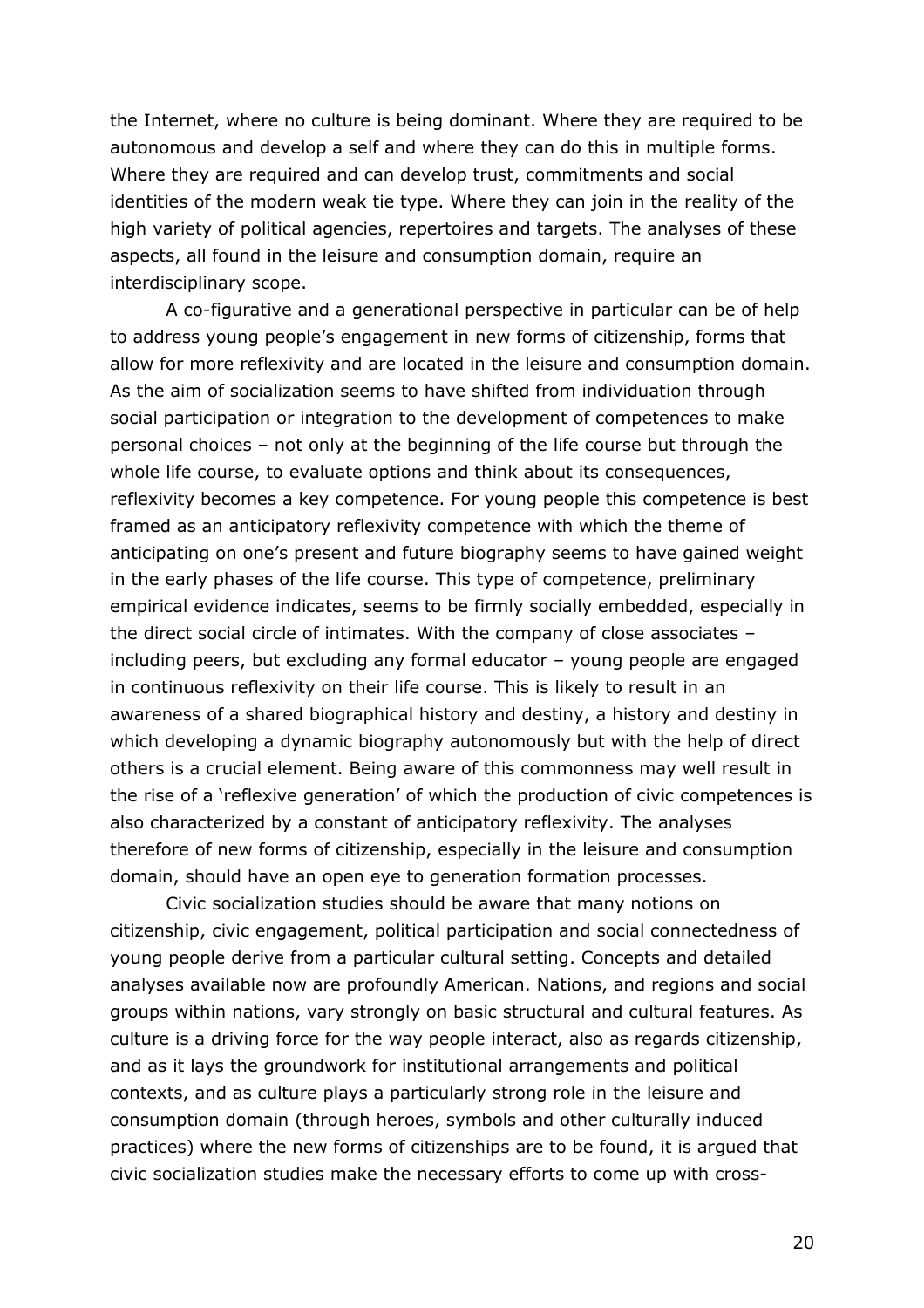cultural comparisons that allow the assessment of the cultural make-up of young people's new forms of citizenship. Instead of copying concepts and analyses of a particular country's origin it is time to address the cultural diversity of civic socialization practices.

The debate on civic socialization, as argued before, is not an innocent one. If it is true that young people are indeed less committed to older forms of contributing to the public cause and shaping the good society, but are more involved in new and alternative forms of this kind, the moral concern about young people's role in society is put in a radically different perspective. Civic socialization studies can play a key role in assessing this perspective, if they open up to insights from a broad range of social science disciplines, take on a co-figurative, generational scope and make efforts to analyze the theme on a cross-cultural basis.

### **References**

- Almond, G.A. & Verba, S (1963). The civic culture. Political attitudes and democracy in five nations. Princeton: Princeton University Press.
- Barnes, S. et al. (1979). Political action. Beverly Hills: Sage.
- Bauer, U. (2002). Selbst- und/oder Fremdsozialisation. Zur Theoriedebatte in der Sozialisationsforschung. Eine Entgegnung auf Jürgen Zinnecker. Zeitschrift für Soziologie der Erziehung und Sozialisation, 22, 2, 118-142.
- Beck, U., A. Giddens & S. Lash (1994) Reflexive modernization. Politics, tradition and aesthetics in the modern social order. Stanford: Stanford University Press.
- Berger, P.L. & S.P. Huntington (2002). Many Globalizations. Cultural diversity in the contemporary world. Oxford etc.: Oxford University Press.
- Berger, P.L. & R.J. Neuhaus (1996 [1977]). To empower people. Washington, D.C.: American Enterprise Institute.
- Büchner, P. & H.-H. Krüger (Eds.) (1991). Aufwachsen hüben und drüben. Deutschdeutsche Kindheit und Jugend vor und nach der Vereinigung, Opladen: Leske + Budrich.
- Chisholm, L. (2002). Mannheim revisited. Youth, generation and life-course. Paper presented at the ISA XV World Congress of Sociology, July 7-13, 2002, Brisbane, Australia.
- De Mooij, M. (2003). Consumer behavior and culture. Consequences for global marketing and advertising. Thousand Oaks, Sage.
- Dekker, P. (2002). De oplossing van de civil society. [The solution of the civil society.] Den Haag: Social & Cultural Planning Office.
- Dekker, P., P. Ester & H. Vinken (2003). Civil society, social trust and democratic involvement. In W. Arts, L. Halman & J. Hagenaars (Eds.), The cultural diversity of European unity. Explanations, findings and reflections from the European Values Study. Leiden etc.: Brill.
- Dekker, P. & E. Uslaner (Eds.) (2001). Social capital and participation in everyday life. London: Routledge.
- Diepstraten, I., P. Ester & H. Vinken (1999). Talkin' 'bout my generation. Netherlands' Journal of Social Sciences, 35, 2, 91-109.
- Du Bois-Reymond, M & M. Oechsle (Eds.) (1990). Neue Jugendbiographie. Zum Strukturwandel der Jugendphase, Opladen: Leske + Budrich.
- Eberly, D.E. (Ed.) (2000). The essential civil society reader. Classic essays in the American civil society debate. Lanham: Rowman & Klittlefield Publishers, Inc.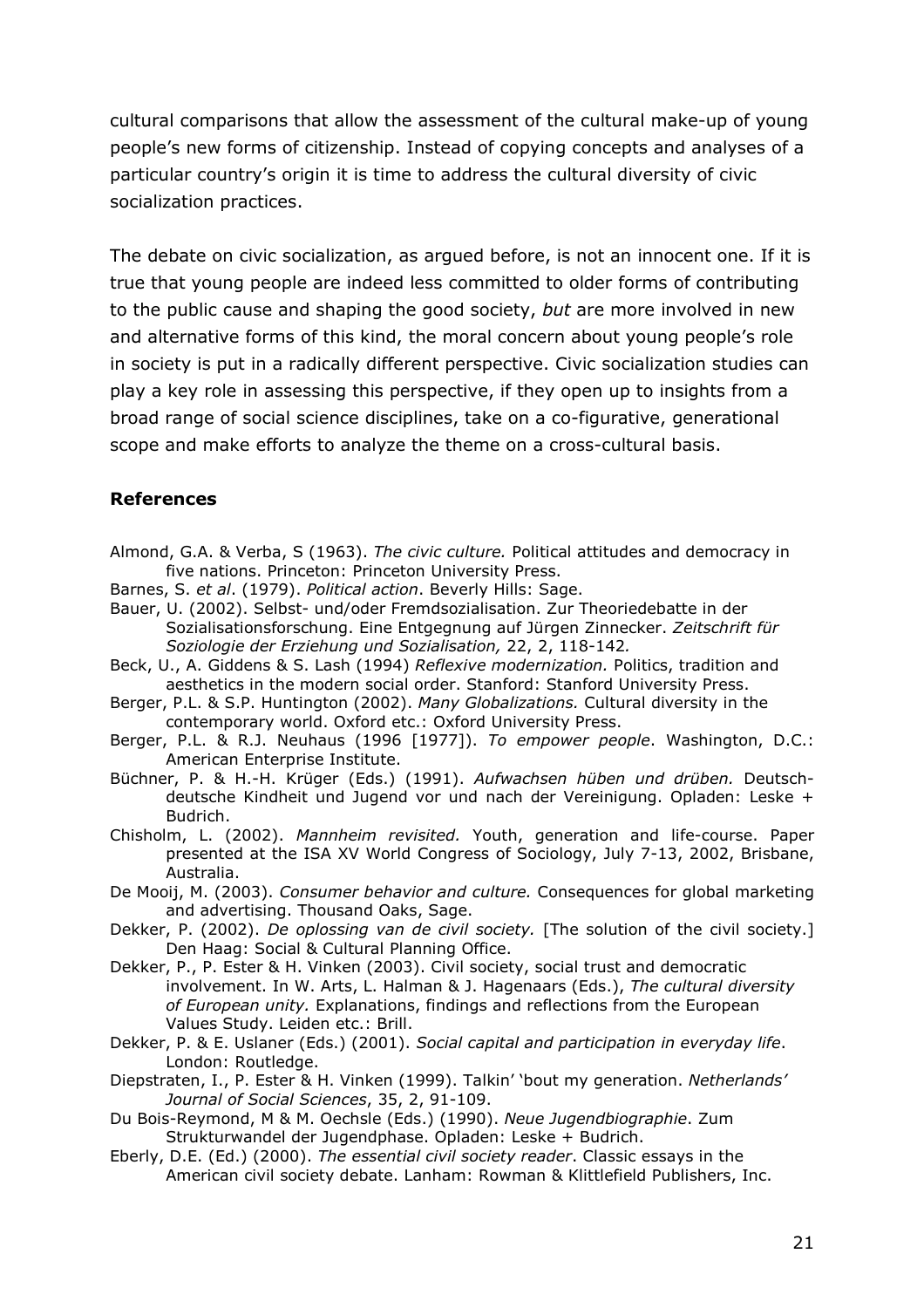- EC (2002). *European Commission white paper*. A new impetus for European youth. Luxemburg: EC (DG Education and Culture).
- Edwards, B., M.W. Foley & M. Diani (Eds.) (2001). Beyond Tocqueville. Hanover: Tufts University Press.
- Elchardus, M. (Ed.) (1999). Zonder maskers. Een actueel portret van jongeren en hun leraren. [Without masks. A current portrait of young people and their teachers.] Gent: Globe.
- Elchardus, M. & I. Glorieux (Eds.) (2002). De symbolische samenleving. Een exploratie van nieuwe sociale en culturele ruimtes. [The symbolic society. An exploration of new social and cultural spaces.] Tielt: Lannoo.
- Ester, P. & H. Vinken (2001). Een dubbel vooruitzicht. Doembeelden en droombeelden van arbeid, zorg en vrijetijd in de 21<sup>e</sup> eeuw. [A double perspective. Fears and dreams of labor, care and leisure in the 21th century.] Bussum: Coutinho.
- Etzioni, A. (1993). The parenting deficit. London: Demos.
- Etzioni, A. (1996). The new golden rule. New York: Basic Books.
- Etzioni, A. (2001). The monochrome society. Princeton: Princeton University Press.
- Feixa, C., C. Costa & J. Pallarés (2001). From okupas to makineros. Citizenship and youth cultures in Span. In A. Furlong & I. Guidikova (Eds.), Transitions of youth citizenship in Europe. Culture, subculture and identity. Strasbourg: Council of Europe Publishing.
- Foley, M. W. & B. Edwards (1997). Escape from politics? Social theory and the social capital debate. American Behavioral Scientist 40: 550-561.
- Fukuyama, F. (1996). Trust. The social virtues and the creation of prosperity. New York (etc.): Free Press.
- Halman, L. (1991). Waarden in de Westerse Wereld. Een internationale exploratie van de waarden in de Westerse samenleving. [Values in the Western world. An international exploration of values in the Western society.] Tilburg: Tilburg University Press.
- Hofstede, G. (2001). Culture's consequences. Comparing values, behaviors, institutions, and organizations across nations. Thousand Oaks etc.: Sage.
- Howe, N. & W. Strauss (2000). Millennials rising. The next great generation. New York: Vintage Books.
- Hurrelmann. K. (1983). Das Modell des produktive realitätsverarbeitenden Subjekts in Sozialisationsforschung. Zeitschrift für Sozialisationsforschung und der Erziehungssoziologie, 3, 91-103.

Hurrelmann, K. (2002a). Einführung in die Sozialisationstheorie. Weinheim: Beltz.

- Hurrelmann, K.  $(2002b).$ Selbstsozialisation oder Selbstorganisation? **Ein** sympathisierender, aber kritischen Kommentar. Zeitschrift für Soziologie der Erziehung und Sozialisation, 22, 2, 155-166.
- IARD (2001). Study on the state of young people and youth policy in Europe. Milano: IARD S.c.r.l.

IEA (2001). Citizenship and education in twenty-eight countries. Civic knowledge and engagement at age fourteen. Amsterdam: IEA.

- Inglehart, R. (1997). Modernization and postmodernization. Princeton: Princeton University Press.
- Jennings, M.K. et al (1990). Continuities in political action. A longitudinal study of political orientations in three Western democracies. Berlin/New York: De Gruyter.
- Klingeman, H.-D. & D. Fuchs (1995). Citizens and the state. Oxford: Oxford University Press.
- Kohli, M & M. Szydlik (2000; eds). Generationen in Familie und Gesellschaft. Opladen: Leske + Budrich.
- Laermans, R. (1993). Bringing the consumer back in. Theory, Culture & Society, 10, 153-161.
- Livingstone, S. (2002). Young people and new media. Childhood and the changing media environment. London etc.: Sage.
- Mannheim, K. (1928/1929). Das Problem der Generationen. Kölner Vierteljahresheft für Soziologie, 7, 157-185/309-330.